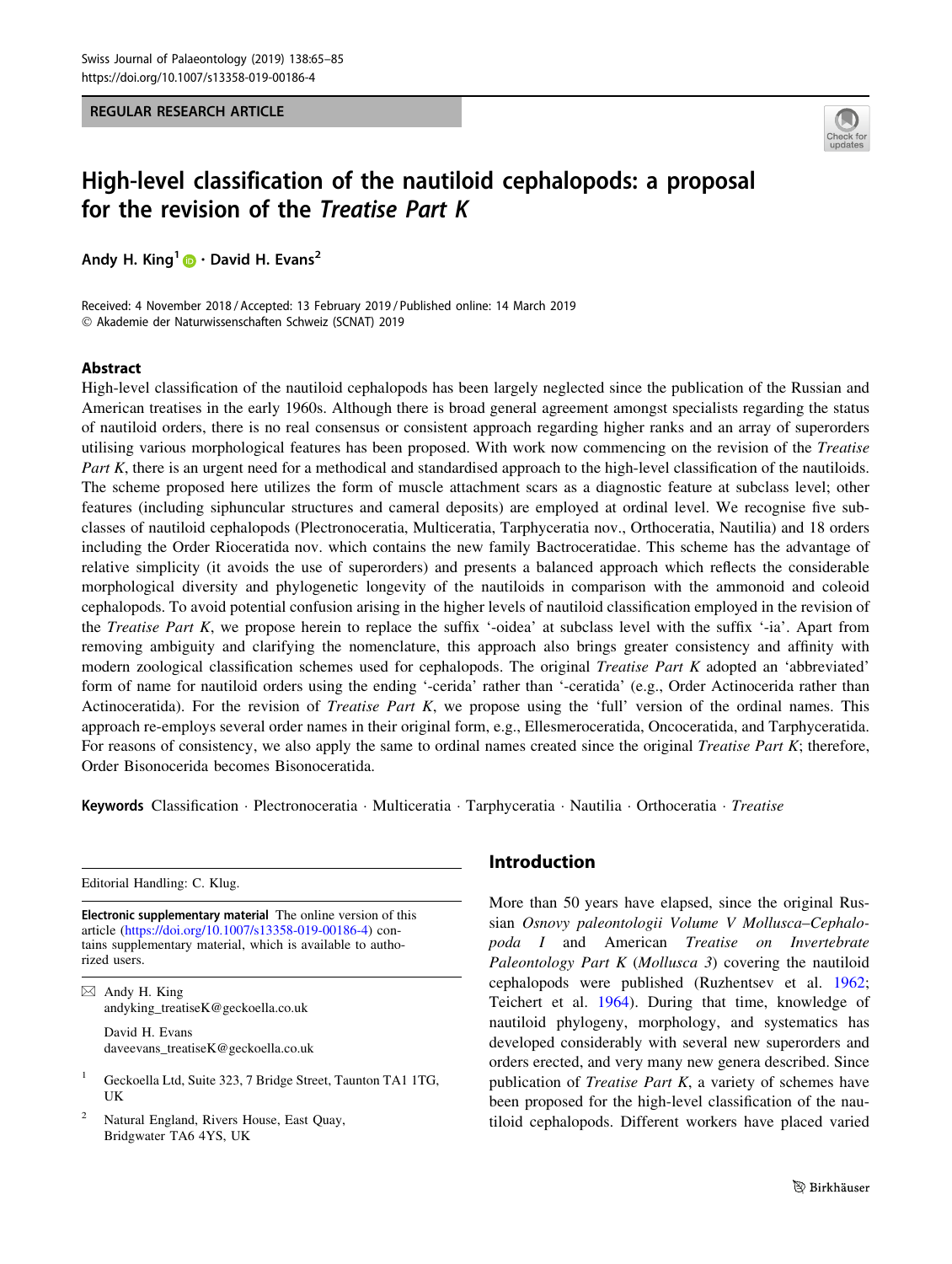emphasis and taxonomic weight on a range of morphological features and their value in classification; in some instances, the interpretation or even existence of some of the features used is debatable, and often, these classification schemes are not compatible with each other.

Work on the long-awaited revision of the Treatise Part  $K$  is now commencing and there is a pressing need for a modern, high-level classification of the nautiloid cephalopods. We believe that such a scheme should achieve 'reasonable consensus' amongst palaeontologists and be aligned with the generally well-established classifications of the ammonoid and coleoid cephalopods (covered in Treatise Parts L and M, respectively). It also needs to adequately reflect the considerable morphological diversity and phylogenetic longevity of the nautiloids in comparison with other main groups of cephalopods.

We propose here a revised classification of nautiloid cephalopods which is based on the overall morphology and position of the muscle attachment scars as a high-level (subclass) feature. This is employed in combination with other characters including structure and form of the ectosiphuncle, endosiphuncular, and cameral deposits (which are used at ordinal level). This revised classification proposes five subclasses: Plectronoceratia (Late Cambrian), Multiceratia (Late Cambrian to early Carboniferous, possibly Permian), Tarphyceratia nov. (early Ordovician to late Silurian), Orthoceratia (earliest Ordovician to late Triassic), and Nautilia (early Devonian to present day).

## History of classification

The origin of the modern classification of nautiloid cephalopods can be traced back to Flower and Kummel  $(1950)$  $(1950)$  which in turn influenced both the Russian Osnovy (Ruzhentsev et al. [1962\)](#page-19-0) and American Treatise Part K (Teichert et al. [1964](#page-19-0)). Thorough reviews of the history of nautiloid systematics since that time have been provided by Wade [\(1988](#page-19-0)) and Shevyrev ([2006\)](#page-19-0).

Since 2006, nomenclatural additions to the high-level classification of the nautiloid cephalopods have been provided mainly by Mutvei ([2013,](#page-18-0) [2015,](#page-18-0) [2017\)](#page-18-0) who has proposed four new superorders: the Multiceratoidea, Nautilosiphonata, Calciosiphonata and Mixosiphonata. Mutvei erected the last three superorders mainly on the basis of the detailed structure of the siphuncle wall, specifically the connecting ring.

For purposes of comparison, the high-level taxonomic schemes employed by Flower and Kummel ([1950\)](#page-17-0), Osnovy and the original Treatise Part K are summarised in Table [1.](#page-2-0)

#### 66 A. H. King, D. H. Evans

#### Evidence from muscle scars

Muscle attachments circumscribe the conch wall in a narrow band at the apical end of the body chamber. They form an annular elevation that is only very occasionally visible as a shallow groove on the surface of the internal mould of the body chamber. This band may be widened in places, reflecting the insertions of particular muscle pairs. In Nautilus, a pair of large muscles associated with the retraction of the head are inserted into the lateral surfaces of the body chamber. The variety of attachment patterns that occur amongst fossil ectocochliate cephalopods means that homologies with Nautilus are uncertain and the likely function of the muscles associated with different attachment patterns remains speculative and is a topic deserving much attention.

Muscle attachment scars have been recognised since the nineteenth century (Foord and Crick [1889](#page-17-0)), but their potential taxonomic value was first mooted when Mutvei [\(1957](#page-18-0)) recognised a correlation between ventromyarian muscle attachment scars and exogastrically curved conchs, and between dorsomyarian muscle attachments and endogastrically curved conchs. Later, Mutvei ([1964a](#page-18-0)) proposed three groups based on muscle attachment patterns (Fig. [1g](#page-3-0)): the Oncoceratomorphi (oncomyaryan), Nautilomorphi (ventromyarian and pleuromyarian) and Orthoceratomorphi (dorsomyarian)—and regarded these as of the same taxonomic rank as ammonites and belemnites. By contrast, Sweet [\(1959](#page-19-0)) argued that the ventromyarian and dorsomyarian conditions were the consequence of repeated adaptive convergence. Muscle attachment patterns have been discussed by several workers (e.g., Flower [1964b](#page-17-0); Teichert [1964](#page-19-0); Dzik [1984\)](#page-16-0) and their opinions regarding the taxonomic value of these structures have varied. Much of the uncertainty regarding their significance arises from the rarity of their preservation, but they have also been considered suspect because of the patchy knowledge of their distribution and inconsistent patterns within particular taxonomic groups. Records of muscle attachment scars remain relatively scarce, but recent documentation of these structures (e.g., Turek [1975;](#page-19-0) Mutvei [2002a](#page-18-0), [b](#page-18-0), [2013](#page-18-0); Mutvei and Stumbur [1971](#page-18-0); Kröger and Mutvei [2005](#page-18-0); Kröger et al. [2005](#page-17-0); Kröger [2007](#page-17-0)) across a broad range of orders facilitates a firmer assessment of their taxonomic value (Table [2](#page-4-0)). While the number of documented remains of muscle attachments scars remain small, when each record is taken as being representative of a family as a whole, where known, the nature of the muscle attachment scars is seemingly consistent across orders (Table [3](#page-5-0)).

Inconsistencies in distribution patterns have often been used as evidence that invalidates the taxonomic significance of muscle attachment scars rather than an indication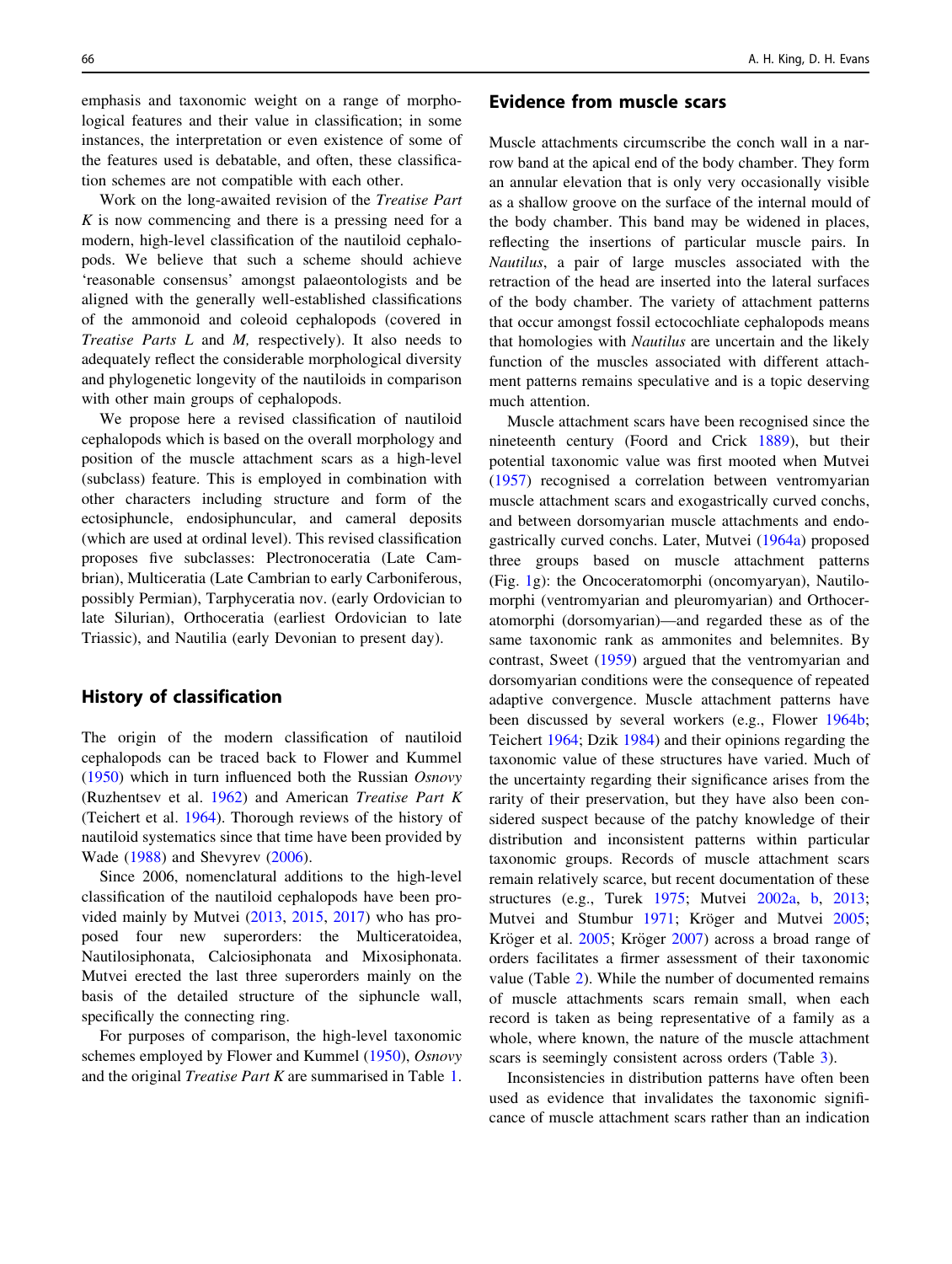| Flower and Kummel (1950) |                                   | Ruzhentsev et al. $(1962)$ (Osnovy) |                                                                                  | Teichert et al. $(1964)$ ( <i>Treatise Part K</i> ) |                                     |
|--------------------------|-----------------------------------|-------------------------------------|----------------------------------------------------------------------------------|-----------------------------------------------------|-------------------------------------|
| Subclass                 | Order                             | Superorder                          | Order/suborder                                                                   | Subclass                                            | Order/superfamily                   |
|                          | Nautiloidea Not recognised        | Nautiloidea                         | Order Volborthellida                                                             | Doubtful<br>nautiloid                               | Order Volborthellida                |
|                          | Order Ellesmeroceratida           |                                     | Order                                                                            | Nautiloidea                                         | Order Ellesmerocerida               |
|                          | Order Bassleroceratida            |                                     | Ellesmeroceratida                                                                |                                                     |                                     |
|                          | Order Tarphyceratida              |                                     | Order Tarphyceratida                                                             |                                                     | Order Tarphycerida                  |
|                          | Order Barrandeoceratida           |                                     | Suborder<br>Tarphyceratina                                                       |                                                     | Order Barrandeocerida               |
|                          |                                   |                                     | Suborder<br>Barrandeoceratina                                                    |                                                     |                                     |
|                          | Order Michelinoceratida           |                                     | Order Orthoceratida                                                              |                                                     | Order Orthocerida                   |
|                          |                                   |                                     |                                                                                  |                                                     | Superfamily<br>Orthocerataceae      |
|                          |                                   |                                     |                                                                                  |                                                     | Superfamily<br>Pseudorthocerataceae |
|                          | Order Ascoceratida                |                                     | Order Ascoceratida                                                               |                                                     | Order Ascocerida                    |
|                          | Order Discosorida                 |                                     | Order Discosorida                                                                |                                                     | Order Discosorida                   |
|                          | Order Oncoceratida                |                                     | Order Oncoceratida                                                               |                                                     | Order Oncocerida                    |
|                          | Orders Nautilida, Centroceratida, |                                     | Order Nautilida                                                                  |                                                     | Order Nautilida                     |
|                          | Rutoceratida and Solenochilida    |                                     | Suborder Rutoceratina<br>Suborder Tainoceratina                                  |                                                     | Superfamily<br>Trigonocerataceae    |
|                          |                                   |                                     | Suborder<br>Centroceratina                                                       |                                                     | Superfamily<br>Tainocerataceae      |
|                          |                                   |                                     | Suborder Liroceratina                                                            |                                                     | Superfamily                         |
|                          |                                   |                                     | Suborder Nautilina                                                               |                                                     | Aipocerataceae                      |
|                          |                                   |                                     |                                                                                  |                                                     | Superfamily<br>Clydonicerataceae    |
|                          |                                   |                                     |                                                                                  |                                                     | Superfamily<br>Nautilaceae          |
|                          | Order Actinoceratida              | Actinoceratoidea                    | Order Actinoceratida                                                             | Actinoceratoidea                                    | Order Actinocerida                  |
|                          | Order Endoceratida                | Endoceratoidea                      | Order Endoceratida<br>Suborder<br>Proterocameroceratina<br>Suborder Endoceratina | Endoceratoidea                                      | Order Endocerida                    |
|                          | Not recognised                    |                                     | Order Intejoceratida                                                             |                                                     | Order Intejocerida                  |
|                          | Not recognised                    | Bactritoidea                        | Order Bactritida                                                                 | Bactritoidea                                        | Order Bactritida                    |

<span id="page-2-0"></span>Table 1 Comparison of the higher level classification schemes of nautiloid cephalopods used by Flower and Kummel ([1950\)](#page-17-0) and the Russian and American treatises

that there might be problems with the particular taxonomic scheme in use—such cases are discussed further below. We are well aware, however, that muscle attachment patterns might also have originated through convergence and this needs to be investigated through independent tests.

Sweet [\(1959](#page-19-0)) argued that the lituitids, placed in the Tarphyceratida, but possessing dorsomyarian rather than ventromyarian muscle attachment scars, was an example of adaptive convergence arising from the straightening of the conch. The lituitids were placed in the Tarphyceratida (Balashov [1962a;](#page-16-0) Furnish and Glenister [1964b\)](#page-17-0), but were regarded as derived from an orthoceratid lineage (Dzik [1984](#page-16-0); King [1999](#page-17-0)). Dzik ([1984\)](#page-16-0) argued for such an assignment on the grounds of the stratigraphical order of appearance of genera comprising his Suborder Lituitina. However, there is other strong evidence for such a relationship, including the nature of the protoconch (Kröger [2006](#page-17-0)), the presence of cameral deposits, and the structure of the connecting ring (Mutvei [2002a](#page-18-0), [b](#page-18-0)). All these characters are congruent with an orthocerid ancestry, as are the dorsomyarian muscle attachments.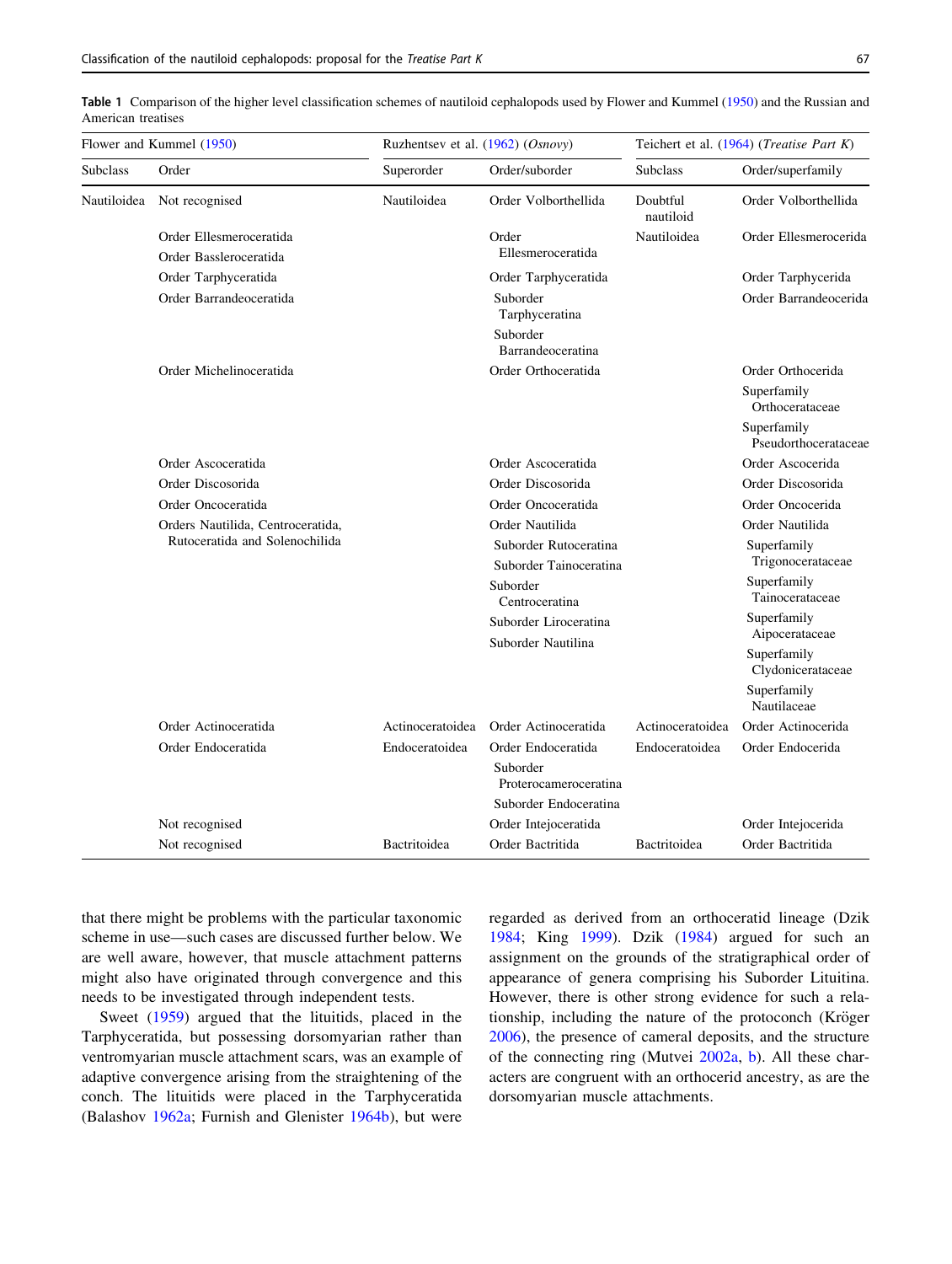<span id="page-3-0"></span>

Fig. 1 Examples of nautiloid muscle scars. Muscle attachment scars preserved on the internal moulds of body chambers. a–c Ventral, lateral (dorsum on left), and dorsal views of the dorsomyarian muscle attachment scars of Orthoceras regulare (Schlotheim, 1820),  $\times$  0.57; d internal mould of the body chamber of the oncocerid Diestoceras sp. showing multiple pairs of muscle attachment scars circumscribing the base of the body chamber, with a pair of enlarged scars over the venter; e Uranoceras (?) longitudinale (Angelin, 1880), bilobed

ventromyarian scar at base of body chamber,  $\times$  0.8; f Body chamber of Estoniceras perforatum Schröder, 1888 with large ventral muscle attachment area  $\times$  1.0; g Line diagrams showing the four main types of muscle attachment scars seen on nautiloid cephalopods. Arrows indicate direction of aperture,  $V$  venter,  $D$  dorsum.  $a-c$ ,  $e$ ,  $f$  After Mutvei ([1957,](#page-18-0) pl. 2, figs. 5, 6; pl. 6, fig. 1 and pl. 4, fig. 2), respectively. d After Sweet ([1959,](#page-19-0) pl. 42, fig. 6)

The Ellesmeroceratida, as documented by Flower  $(1964a)$  and Furnish and Glenister  $(1964a)$  $(1964a)$  $(1964a)$ , has been steadily reduced in scope, with many of the constituent families having been transferred to other orders. Of those that remain, with the possible exception of the Bassleroceratidae, where the nature of the attachment scars is currently unknown, all possess oncomyarian attachments. Some members of the Ellesmeroceratida such as the Cyclostomiceratidae possess an enlarged pair of scars over the venter (Mutvei and Stumbur [1971;](#page-18-0) King [1998;](#page-17-0) Kröger and Mutvei [2005](#page-18-0)) and this may form the basis for their future removal from the Ellesmeroceratida. Such differentiation appears to be lacking in the ellesmeroceratid Paradakeoceras (Kröger [2007\)](#page-17-0) and a specimen attributed to Ellesmeroceras (Kröger [2007\)](#page-17-0), while specimens of Balkoceras, Palaeoceras, and possibly Plectronoceras illustrated by Flower [\(1964a\)](#page-16-0) show the tracks of oncomyarian muscle scars on the phragmocones, indicating that the Plectronoceratida are also oncomyarian.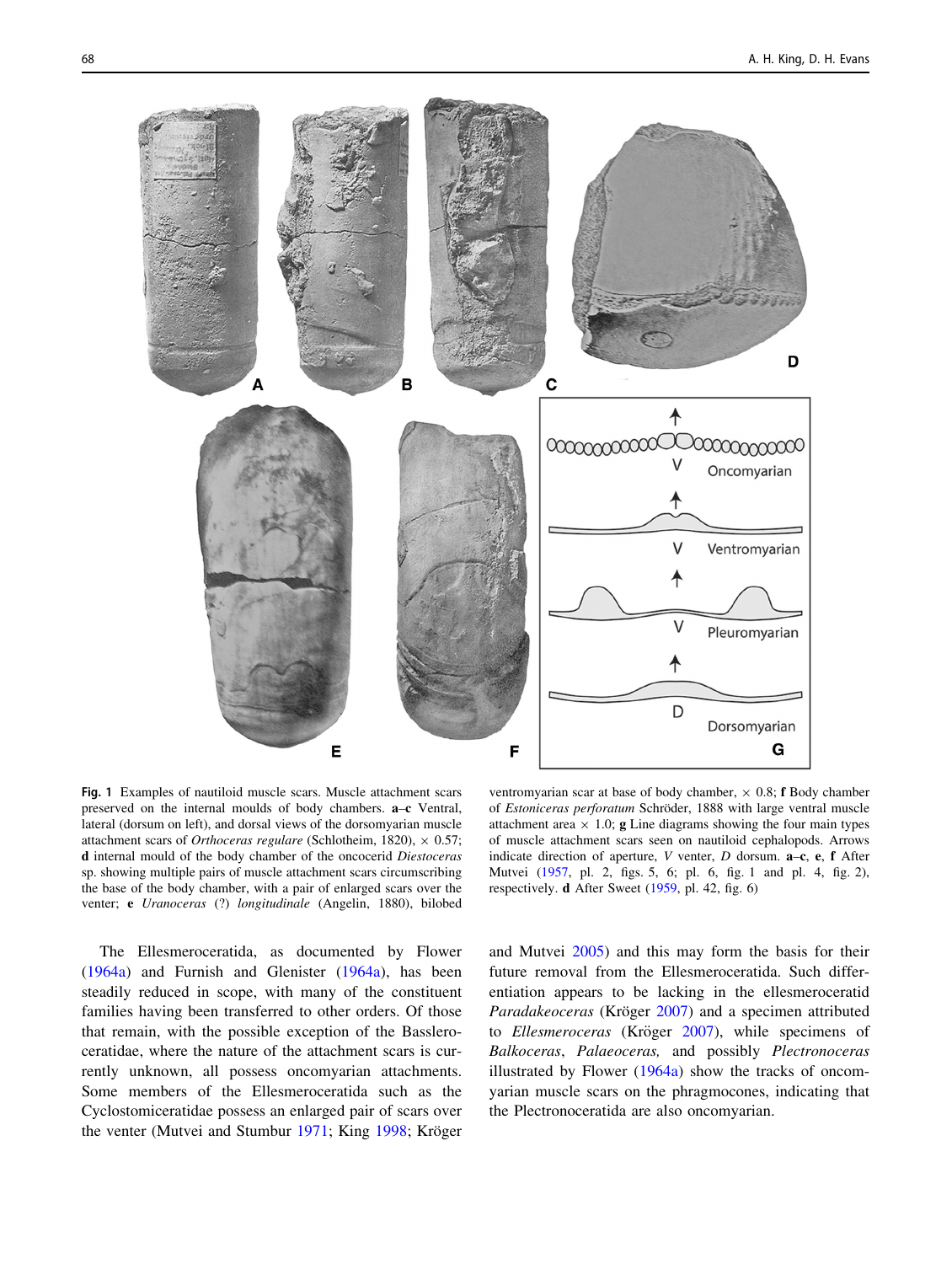<span id="page-4-0"></span>

|  | <b>Table 2</b> Current knowledge of numbers of families where muscle attachment scars have been reported distributed across orders |  |  |  |  |  |  |
|--|------------------------------------------------------------------------------------------------------------------------------------|--|--|--|--|--|--|
|--|------------------------------------------------------------------------------------------------------------------------------------|--|--|--|--|--|--|

| Subclass         | Order/suborder     | No. of<br>families<br>per<br>subclass | No. of<br>families<br>per<br>(sub)order | No. of families<br>where<br>attachment<br>pattern is known | Attachment<br>pattern (O,<br>V, P, D | % of families per<br>subclass where<br>attachment pattern is<br>known | % of families per<br>order where<br>attachment pattern<br>is known |
|------------------|--------------------|---------------------------------------|-----------------------------------------|------------------------------------------------------------|--------------------------------------|-----------------------------------------------------------------------|--------------------------------------------------------------------|
| Plectronoceratia | Plectronoceratida  | $\overline{4}$                        | $\overline{c}$                          | $\overline{2}$                                             | $\Omega$                             | 50                                                                    | 100                                                                |
|                  | Yanheceratida      |                                       | 1                                       | $\mathbf{0}$                                               | $\overline{\cdot}$                   |                                                                       | $\Omega$                                                           |
|                  | Protactinoceratida |                                       | 1                                       | $\mathbf{0}$                                               | $\overline{\cdot}$                   |                                                                       | $\Omega$                                                           |
| Multiceratia     | Ellesmeroceratida  | 48                                    | 7                                       | 3                                                          | $\Omega$                             | 35                                                                    | 43                                                                 |
|                  | Cyrtocerinida      |                                       | 3                                       |                                                            | $\Omega$                             |                                                                       | 33                                                                 |
|                  | Bisonoceratida     |                                       | 11                                      |                                                            | $\Omega$                             |                                                                       | 9                                                                  |
|                  | Oncoceratida       |                                       | 17                                      | 9                                                          | $\Omega$                             |                                                                       | 53                                                                 |
|                  | Discosorida        |                                       | 10                                      | 3                                                          | $\Omega$                             |                                                                       | 30                                                                 |
| Tarphyceratia    | Tarphyceratida     | 12                                    | 10                                      | 6                                                          | V, Pl                                | 67                                                                    | 60                                                                 |
| nov.             | Ascoceratida       |                                       | $\overline{c}$                          | 2                                                          | V                                    |                                                                       | 100                                                                |
| Nautilia         | Nautilida          | 24                                    | 24                                      | 8                                                          | P <sub>1</sub>                       | 33                                                                    | 33                                                                 |
| Orthoceratia     | Rioceratida        | 45                                    | $\overline{2}$                          | 1                                                          | D                                    | 22                                                                    | 50                                                                 |
|                  | Dissidoceratida    |                                       | 9                                       |                                                            | D                                    |                                                                       | 11                                                                 |
|                  | Dissidoceratina    |                                       | 7                                       |                                                            | D                                    |                                                                       | 14                                                                 |
|                  | Troedssonellina    |                                       | 2                                       | 0                                                          | $\overline{\mathcal{L}}$             |                                                                       | $\Omega$                                                           |
|                  | Orthoceratida      |                                       | 9                                       | 4                                                          | D                                    |                                                                       | 44                                                                 |
|                  | Pseudorthoceratida |                                       | 3                                       | 0                                                          | $\overline{\mathcal{L}}$             |                                                                       | $\Omega$                                                           |
|                  | Actinoceratida     |                                       | 8                                       |                                                            | D                                    |                                                                       | 13                                                                 |
|                  | Astroviida         |                                       | 8                                       | 2                                                          | D                                    |                                                                       | 38                                                                 |
|                  | Lituitina          |                                       | $\overline{c}$                          | $\overline{2}$                                             | D                                    |                                                                       | 100                                                                |
|                  | Pallioceratina     |                                       | 6                                       | $\mathbf{0}$                                               | $\overline{\mathcal{L}}$             |                                                                       | 17                                                                 |
|                  | Endoceratida       |                                       | 6                                       |                                                            | D                                    |                                                                       | 17                                                                 |

Numbers of families are derived from the *Treatise Part K* 1964 and a range of subsequent publications. The numbers are inevitably subjective and dependent on opinions regarding the validity of particular family groupings. For sources of data regarding records of muscle attachment scars, see Online Appendix 1

O oncomyarian, V ventromyarian, Pl pleuromyarian, D dorsomyarian

Mutvei [\(1957](#page-18-0)) documented dorsomyarian attachments in the then ellemeroceratid Baltoceras burchardi, leading Teichert [\(1964](#page-19-0)) to speculate that the dorsomyarian condition might be primitive for cephalopods. By transferring the Baltoceratidae to the Dissidoceratida, the Ellesmeroceratida and their likely ancestors, the Plectronoceratida, consist of taxa that possess oncomyarian muscle attachments either with or without a differentiated ventral pair of scars.

Dzik [\(1984](#page-16-0)) argued that the muscle attachments of Trocholites contractus and T. orbis (Tarphyceratida) with their retractor scars located laterally or subdorsally, demonstrated that the diagnostic value of muscle attachment scars was not as great as claimed by Mutvei ([1964a](#page-18-0)). This case should be viewed in the context of the range of locations of the retractor scars muscle in the Tarphyceratida as a whole. Muscle attachments known from the Estonioceratidae and other members of the Trocholitidae (*Discoceras*) (Kröger and Mutvei [2005](#page-18-0); Mutvei

[1957](#page-18-0), [2013](#page-18-0)) show well-developed retractor scars over the venter. Members of the Uranoceratidae, as illustrated by Uranoceras (Mutvei [1957,](#page-18-0) pl. 7) and Siljanoceras (Kröger [2013](#page-17-0), pl. fig. 34) exhibit large and markedly bifid ventral attachments, while in the leichritrochoceratid, Kosovoceras (Turek [1975,](#page-19-0) fig. 4), they are widely separated on the ventrolateral or lateral surfaces.

The development of a pair of large ventral retractors in the tarphyceratids and the reduction or loss of the muscle attachments circumscribing the base of the body chamber may have facilitated the freedom of the retractor muscles to migrate to ventrolateral, lateral, or even sub-dorsal positions within the body chamber in response to changes in the morphology of the body chamber or overall conch. Regardless of this flexibility in the position and shape of the retractor attachment, all belong to the Tarphyceratida and thus lie in a single lineage.

Classifications of the Nautilida have been proposed in which the order either originated as independent lineages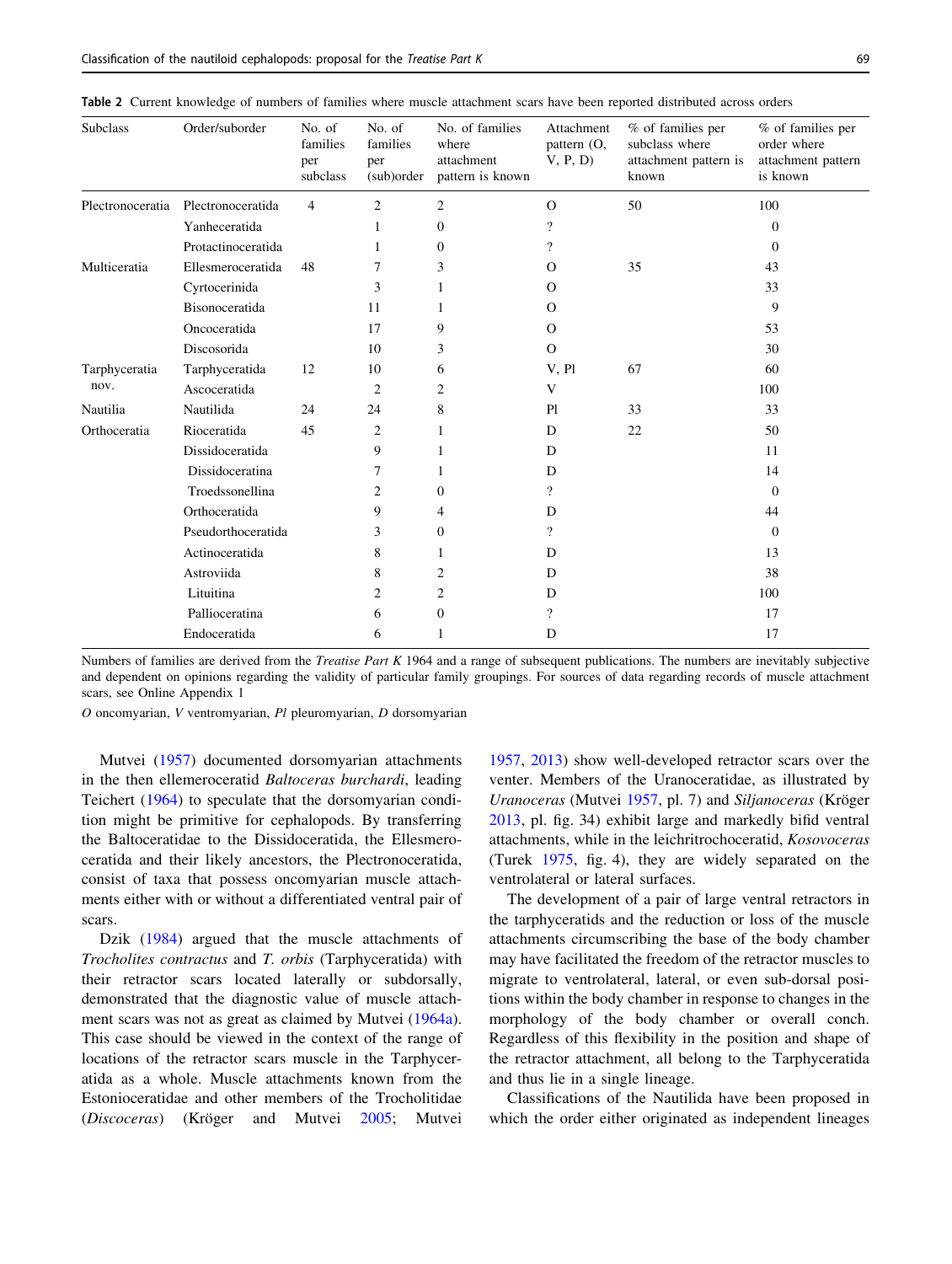<span id="page-5-0"></span>

|                                  | Table 3 Character matrix table summarizing distribution of                                                                                                                                                                                                                                                                                                                                                                                      |         |   |   |                         |   | morphological features against proposed classification used in the revised Treatise Part K                                |   |   |    |   |   |                          |   |        |                 |               |        |        |                |   |   |                     |   |
|----------------------------------|-------------------------------------------------------------------------------------------------------------------------------------------------------------------------------------------------------------------------------------------------------------------------------------------------------------------------------------------------------------------------------------------------------------------------------------------------|---------|---|---|-------------------------|---|---------------------------------------------------------------------------------------------------------------------------|---|---|----|---|---|--------------------------|---|--------|-----------------|---------------|--------|--------|----------------|---|---|---------------------|---|
| Subclass                         | Order/suborder                                                                                                                                                                                                                                                                                                                                                                                                                                  |         |   |   | Muscle attachment scars |   | Connecting rings                                                                                                          | 8 |   |    |   |   | Endosiphuncular deposits |   |        | Embryonic conch |               |        |        |                |   |   |                     |   |
|                                  |                                                                                                                                                                                                                                                                                                                                                                                                                                                 | $\circ$ | > | ≏ |                         | Z | ں                                                                                                                         |   | ≏ | En | ≃ | ≏ | Är<br>⋖                  | 띥 | ්<br>ö | ≃               | <b>p</b><br>් | ٿ      | Hs     | s <sub>p</sub> | S | ᆜ | ES                  | ㅁ |
| Plectronoceratia                 | Plectronoceratida                                                                                                                                                                                                                                                                                                                                                                                                                               |         |   |   |                         |   | Ŷ?                                                                                                                        |   |   |    |   |   |                          |   |        |                 |               |        |        |                |   |   |                     |   |
|                                  | Yanheceratida                                                                                                                                                                                                                                                                                                                                                                                                                                   |         |   |   |                         |   |                                                                                                                           |   |   |    |   |   |                          |   |        |                 |               |        |        |                |   |   |                     |   |
|                                  | Protactinoceratida                                                                                                                                                                                                                                                                                                                                                                                                                              |         |   |   |                         |   | Ŷ?                                                                                                                        |   |   |    |   |   |                          |   |        |                 |               |        | $\sim$ |                |   |   |                     |   |
| Multiceratia                     | Ellesmeroceratida                                                                                                                                                                                                                                                                                                                                                                                                                               |         |   |   |                         |   |                                                                                                                           |   |   |    |   |   |                          |   |        |                 |               |        | ¢      |                |   |   |                     |   |
|                                  | Cyrtocerinida                                                                                                                                                                                                                                                                                                                                                                                                                                   |         |   |   |                         |   |                                                                                                                           |   |   |    |   |   |                          |   |        |                 |               |        | ¢      |                |   |   |                     |   |
|                                  | Bisonoceratida                                                                                                                                                                                                                                                                                                                                                                                                                                  |         |   |   |                         |   |                                                                                                                           |   |   |    |   |   |                          |   |        |                 |               |        |        |                |   |   |                     |   |
|                                  | Oncoceratida                                                                                                                                                                                                                                                                                                                                                                                                                                    |         |   |   |                         |   |                                                                                                                           |   |   |    |   |   |                          |   |        |                 |               |        |        |                |   |   |                     |   |
|                                  | Discosorida                                                                                                                                                                                                                                                                                                                                                                                                                                     |         |   |   |                         |   |                                                                                                                           |   |   |    |   | ≻ |                          |   |        |                 |               |        |        |                |   |   |                     |   |
| Tarphyceratia nov.               | Tarphyceratida                                                                                                                                                                                                                                                                                                                                                                                                                                  |         | ≻ |   |                         |   |                                                                                                                           |   |   |    |   |   |                          |   |        |                 |               |        |        |                |   |   |                     |   |
|                                  | Ascoceratida                                                                                                                                                                                                                                                                                                                                                                                                                                    |         | ≻ |   |                         |   |                                                                                                                           |   |   |    |   |   |                          |   |        |                 |               |        |        |                |   |   |                     |   |
| Nautilia                         | Nautilida                                                                                                                                                                                                                                                                                                                                                                                                                                       |         |   |   |                         |   |                                                                                                                           |   |   |    |   |   |                          |   |        |                 |               |        |        |                |   |   |                     |   |
| Orthoceratia                     | Rioceratida nov.                                                                                                                                                                                                                                                                                                                                                                                                                                |         |   |   |                         |   |                                                                                                                           |   |   |    |   |   |                          |   |        |                 |               |        |        |                |   |   |                     |   |
|                                  | Dissidoceratida                                                                                                                                                                                                                                                                                                                                                                                                                                 |         |   |   |                         |   |                                                                                                                           |   |   |    |   |   |                          |   |        |                 |               |        |        |                |   |   |                     |   |
|                                  | Dissidoceratina                                                                                                                                                                                                                                                                                                                                                                                                                                 |         |   |   |                         |   |                                                                                                                           |   |   |    |   |   |                          |   |        |                 |               |        |        |                |   |   |                     |   |
|                                  | Troedssonellina                                                                                                                                                                                                                                                                                                                                                                                                                                 |         |   |   |                         |   |                                                                                                                           |   |   |    |   |   |                          |   |        |                 |               |        |        |                |   |   |                     |   |
|                                  | Orthoceratida                                                                                                                                                                                                                                                                                                                                                                                                                                   |         |   |   |                         |   |                                                                                                                           |   |   |    |   |   |                          |   |        |                 |               |        |        |                |   |   |                     |   |
|                                  | Pseudorthoceratida                                                                                                                                                                                                                                                                                                                                                                                                                              |         |   |   |                         |   |                                                                                                                           |   |   |    |   |   |                          |   |        |                 |               |        |        |                |   |   |                     |   |
|                                  | Actinoceratida                                                                                                                                                                                                                                                                                                                                                                                                                                  |         |   |   |                         |   |                                                                                                                           |   |   |    |   |   |                          |   |        |                 |               |        |        |                |   |   |                     |   |
|                                  | Astroviida                                                                                                                                                                                                                                                                                                                                                                                                                                      |         |   |   |                         |   |                                                                                                                           |   |   |    |   |   |                          |   |        |                 |               |        |        |                |   |   |                     |   |
|                                  | Lituitina                                                                                                                                                                                                                                                                                                                                                                                                                                       |         |   |   |                         |   |                                                                                                                           |   |   |    |   |   |                          |   |        |                 |               |        |        |                |   |   | $\hat{\phantom{0}}$ |   |
|                                  | Pallioceratina                                                                                                                                                                                                                                                                                                                                                                                                                                  |         |   |   |                         |   |                                                                                                                           |   |   |    |   |   |                          |   | ÷      |                 |               | $\sim$ |        |                |   |   |                     |   |
|                                  | Endoceratida                                                                                                                                                                                                                                                                                                                                                                                                                                    |         |   |   |                         | Υ |                                                                                                                           |   | Σ | ≻  |   |   |                          |   | $\sim$ |                 |               |        |        |                |   |   |                     |   |
| conch large, Y definite presence | deposits. Endosiphuncular deposits: D diaphragms, En endocones, R rods, P parietal, A annuli, Ar radially divided annuli, Ec ectosiphonal deposits. Embryonic conch: Ci cicatrix (present<br>Muscle attachment scars: O oncomyarian, V ventromyarian, P pleuromyarian, D dorsomyarian. Connecting ring = Connecting ring type: N= nautilosiphonate, C calciosiphonate. CD cameral<br>absent), Ca R cap-shaped rounded, Ca P cap-shaped pointed, |         |   |   |                         |   | Cr curved, Hs hemispherical, Sp spherical, S small protoconch, L large protoconch, ES embryonic conch small, EL embryonic |   |   |    |   |   |                          |   |        |                 |               |        |        |                |   |   |                     |   |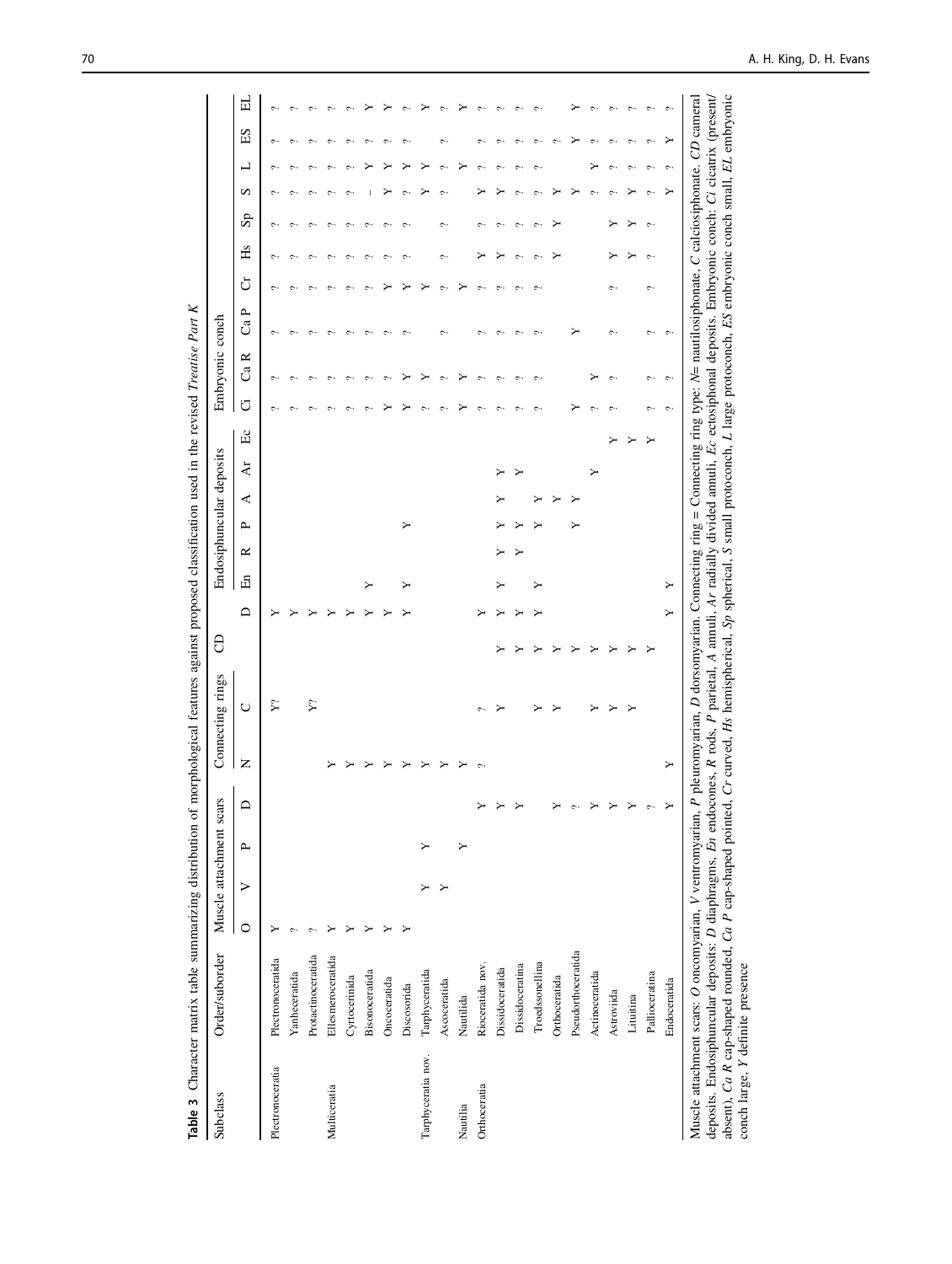from the Rutoceratidae (Shimanskiy [1957](#page-19-0), [1967](#page-19-0)) or from the Rutoceratidae and other unspecified oncocerids (Kummel [1964](#page-18-0)). Both of these models require that pleuromyarian muscle attachments arose from oncomyarian ancestors at least twice, and as many as four times if all the Palaeozoic nautilid superfamilies contain pleuromyarian taxa. The Rutoceratidae were assigned to the Oncoceratida (Manda and Turek [2009](#page-18-0), [2011;](#page-18-0) Manda [2001;](#page-18-0) Turek [2007](#page-19-0)). An alternative derivation of the Nautilida from Devonian members of the Lechritrochoceratidae (Dzik and Korn [1992\)](#page-16-0) only requires minor changes to the shapes of the retractor attachments and minor shifts in their location. The ultimate origin for the Nautilida as proposed by Dzik and Korn ([1992\)](#page-16-0) was in the orthocerid Stereospryroceras champlainense (Flower [1955\)](#page-16-0), followed by a series of steps via Centrocyrtoceras (Barrandeoceratidae) and Uranoceras (Uranoceratidae). This is difficult to conceive of, since other orthocerids are dorsomyarian and possess proportionately longer body chambers (and in the case of S. champlainense, well-developed cameral and endosiphuncular deposits). It seems simpler to derive the various families that were placed in the Barrandeoceratida from the Tarphyceratida, which, with a shell already coiled combined with ventromyarian muscle attachments, have more in common with each other than either do with the Orthoceratida. Using molecular clock data, Kröger et al. [\(2011](#page-18-0)) derived an earliest Devonian date for the divergence of Nautilus from coleoids. Where such dates to be correct, the only possible origin for the Nautilida lies within the Orthoceratida. The alternative could be that there are serious problems with these methods. This seems possible, given the margins of error for some of the dates generated. Indeed, the date obtained by Warnke et al. ([2011\)](#page-19-0) at  $453 \pm 60$  Ma could even reflect the Early Ordovician diversification of the Cephalopoda, in which case derivation from the Tarphyceratida remains possible.

In his review of ascoceratids from the Boda Limestone of Sweden, Kröger ([2013\)](#page-17-0) considered it more probable that the ancestors of the Ascoceratida lay within mid Ordovician Barrandeoceratidae or Aspidoceratidae (assigned by Kröger to the Order Barrandoceratida, placed here with the Tarphyceratida) than lying within the Orthoceratida. We concur that morphological evidence, including the presence of ventromyarian muscle scars (in the genera Billingsites and Probillingsites; Flower [1963](#page-16-0); Sweet [1959;](#page-19-0) see Online Appendix 1) supports a closer relationship between the Tarphyceratida ('Barrandeoceratida') and Ascoceratida than with the Orthoceratida (which are dorsomyarian).

The Brachycycloceratidae, placed in the Orthoceratida by Sweet ([1964](#page-19-0)), are anomalous both in the general form of the phragmocone and body chamber and in the possession of pleuromyarian muscle attachment scars. It may be argued that the family provides an example, where dorsomyarian attachments separated and migrated to the lateral surfaces of the body chamber, but the similarity of Brachycycloceras to the neptunoceratid Texanoceras (Niko and Mapes [2011\)](#page-18-0) suggests that they may be closely related. The Neptunoceratidae were assigned to the Nautilida by Shimansky [\(1967](#page-19-0)), but their endogastric curvature, as interpreted by Niko and Mapes [\(2011](#page-18-0)) on the basis of the transverse section of Texanoceras, would make them extremely anomalous members of that order. However, as indicated by the presence of a dorsal furrow (Niko and Mapes [2011](#page-18-0), fig. 1.8) and a conchal furrow (Niko and Mapes [2011](#page-18-0), fig. 1.9), Texanoceras is exogastric with a sub-ventral siphuncle. Thus, Brachycycloceras and Texanoceras may be better assigned to the Nautilida (which are pleuromyarian), and with their relatively breviconic conchs, may be affiliated with the Scyphoceratidae.

Sweet ([1959\)](#page-19-0) argued that ammonites, if derived from orthoceratids, must have achieved a degree of stability in relation to the positioning of muscle attachments, since they are dorsomyarian, but exogastrically coiled, and hetermorph ammonites retained dorsomyarian attachments. Paired or bilobed dorsomyarian attachments are common to orthoceratids and ammonites, but the patterns of attachment in the latter are more complex and involve unpaired dorsal and ventral scars, as well as paired lateral scars in addition to the dorsomyarian attachments (Kennedy et al. [2002;](#page-17-0) Mironencko [2015;](#page-18-0) Doguzhaeva and Mapes [2015](#page-16-0)). Since the Ammonoidea originated from the Orthoceratida (Klug et al. [2015\)](#page-17-0), it would appear that the shape of the body chamber, at least in terms of its curvature, had no influence on the position of attachment of the muscles, suggesting that this pattern was inherited from orthoceratid ancestors.

## Evidence from other characters

#### Connecting ring structure

In terms of overall shape, the connecting ring, as with the septal necks, may exhibit a range of morphologies (shape and thickness) that have been used in the diagnoses of taxa from ordinal to species level. Descriptions of the fine structure of the connecting ring were largely limited to polished or thin sections where layering and other discrete structures within the connecting ring distinguished by colour and/or texture, could be recognised (see for example Flower and Teichert [1957,](#page-17-0) fig. 7; Flower [1964b](#page-17-0), p. 31). While some of these features might represent original structures, in most individuals, such fabrics were obliterated during diagenesis.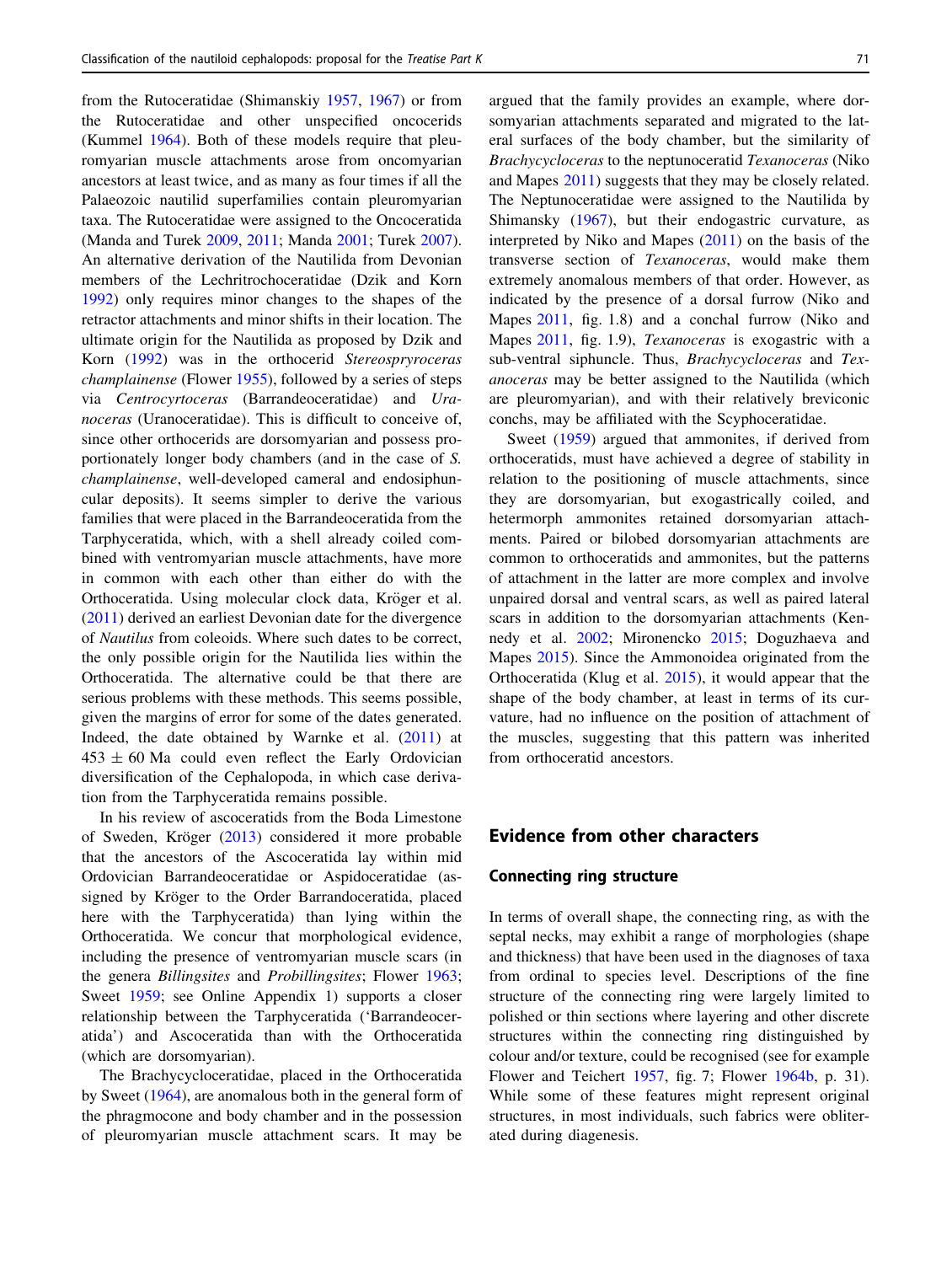Mutvei ([2002a](#page-18-0), [b\)](#page-18-0) distinguished between two types of connecting ring based on their fabric. The first possessed an outer spherulitic–prismatic layer and an inner calcifiedperforate layer (calciosiphonate). The second, of the Nautilus-type (nautilosiphonate), consisted of an outer spherulitic–prismatic layer and an inner organic fibrous layer that is particularly susceptible to diagenetic effects and is not preserved in fossils. The inner calcified-perforate layer described in ammonites by Mutvei and Dunca ([2007\)](#page-18-0) was interpreted as diagenetic in origin by Kulicki et al. [\(2007](#page-18-0)). This finding may raise doubts as to the reality of the presence of this fabric described from the connecting rings of other cephalopods. Mutvei ([2016](#page-18-0)) re-described the connecting rings of a number of taxa including the actinocerid Adamsoceras holmi. Regardless of the reality of pores and cavities in this outer part of the connecting ring in A. holmi, the presence of a laminar fabric within the outer layer suggests that the construction of the connecting ring is distinctly different from that of Nautilus. Moreover, while these structures have been reported from phosphatised preservations and could be regarded as suspect on the basis of the observations of Kulicki et al. ([2007\)](#page-18-0), similar structures have been reported in non-phosphatised material including the narthecoceratid Donacoceras (Mutvei [1998](#page-18-0)), Eushantungoceras, Huroniella, and Rayonnoceras (Mutvei [1996\)](#page-18-0). However, images purporting to show calciosiphonate connecting rings in members of the Uranoceratidae (Mutvei and Dunca [2011](#page-18-0)) and the Plectronoceratida (Mutvei et al. [2007](#page-18-0)) are difficult to interpret and unconvincing.

#### Cameral deposits

Despite doubts voiced with regard to whether cameral deposits were formed in vivo, post-mortally, or through a bacterially mediated process (e.g., Mutvei [2018](#page-18-0)), the fact that cameral deposits possess characteristic and repeatable forms while exhibiting morphological changes from camera to camera in an ontogenetic series indicates that they were an integral part of the organism (Kröger et al. [2005;](#page-17-0) Pohle and Klug [2018](#page-18-0)). The occurrence of cameral deposits appears to be restricted to members of the Orthoceratia.

Cameral deposits also were reported from the Discosorida (Flower and Teichert [1957](#page-17-0), p. 28). However, with the exception of the Ruedemannoceratidae, these deposits can be better interpreted as the tracks of oncomyarian muscle attachment scars along the length of the phragmocone. Cameral deposits reported from Ruedemannoceras Flower, [1940](#page-16-0) (Flower and Teichert [1957](#page-17-0), pl. 2, fig. 1; pl. 5, fig. 7) were described as being developed on the ventral side of the phragmocone and as episeptal deposits that extended onto the dorsal side apically and then over the

dorsal wall onto the hyposeptal surfaces of the camerae. The assignment of Ruedemannoceras and Madiganella Teichert & Glenister, 1952, to the Discosorida was questioned by Dzik [\(1984](#page-16-0)) who suggested that they were instead related to the Orthoceratida. Given the heavily recrystallized state of this material, further study is required to establish the nature of the purported cameral deposits in these taxa.

#### Endosiphuncular deposits

The importance of endosiphuncular deposits in the study of the systematics of nautiloid cephalopods is clearly reflected in the names that have been applied to various groups at higher levels within the systematic hierarchy (e.g., Endoceratoidea Teichert [1933;](#page-19-0) Actinocerida Teichert [1933](#page-19-0); Stereoplasmoceratidae Kobayashi [1934;](#page-17-0) Rhabdiferoceras Flower [1964a](#page-16-0)).

Some endosiphuncular deposits, including the annulosiphonate deposits of actinoceratids and the endocones of endoceratids, were considered to have been precipitated from within the siphonal tissue (Teichert [1933;](#page-19-0) Flower [1955](#page-16-0), [1964b\)](#page-17-0). Here, we follow Mutvei ([1964b\)](#page-18-0) and Evans and King [\(2012](#page-16-0)) in regarding all such structures as having been secreted by the siphonal epithelium. Endosiphuncular deposits represent a diverse range of structures that were deposited onto the septal necks and connecting rings. The microstructure of endosiphuncular deposits is poorly known, as they appear to have been particularly susceptible to diagenesis (Fischer and Teichert [1969](#page-16-0), p. 13). A greater knowledge of the microstructure of the various types of endosiphuncular deposits is key to an enhanced understanding of their development, function, and potential taxonomic value at a high level. This must await the discovery of better-preserved material, or else an understanding of their diagenesis, such that it becomes possible to interpolate the original fabrics.

Where endosiphuncular microstructures appear to be relatively well-preserved, as in the dissidoceratid Donacoceras Foerste, 1925 (investigated by Mutvei [1998](#page-18-0)), they consist of radially arranged calcareous lamellae constructed from crystallites that splay out from a central plane in a 'feather-like' fashion; these compete with growth from adjacent lamellae and progressively infill the lumen of the siphuncle. These structures originated as discrete units distributed radially around the inner surfaces of the septal necks and the connecting rings and grew forwards with the growth of the organism (Mutvei [1998](#page-18-0), fig. 3). Whatever the microstructure of endosiphuncular deposits is found to be in other taxa, in Donacoceras, the microstructure is quite distinct from that of the septal necks and connecting rings and, therefore, served a different function.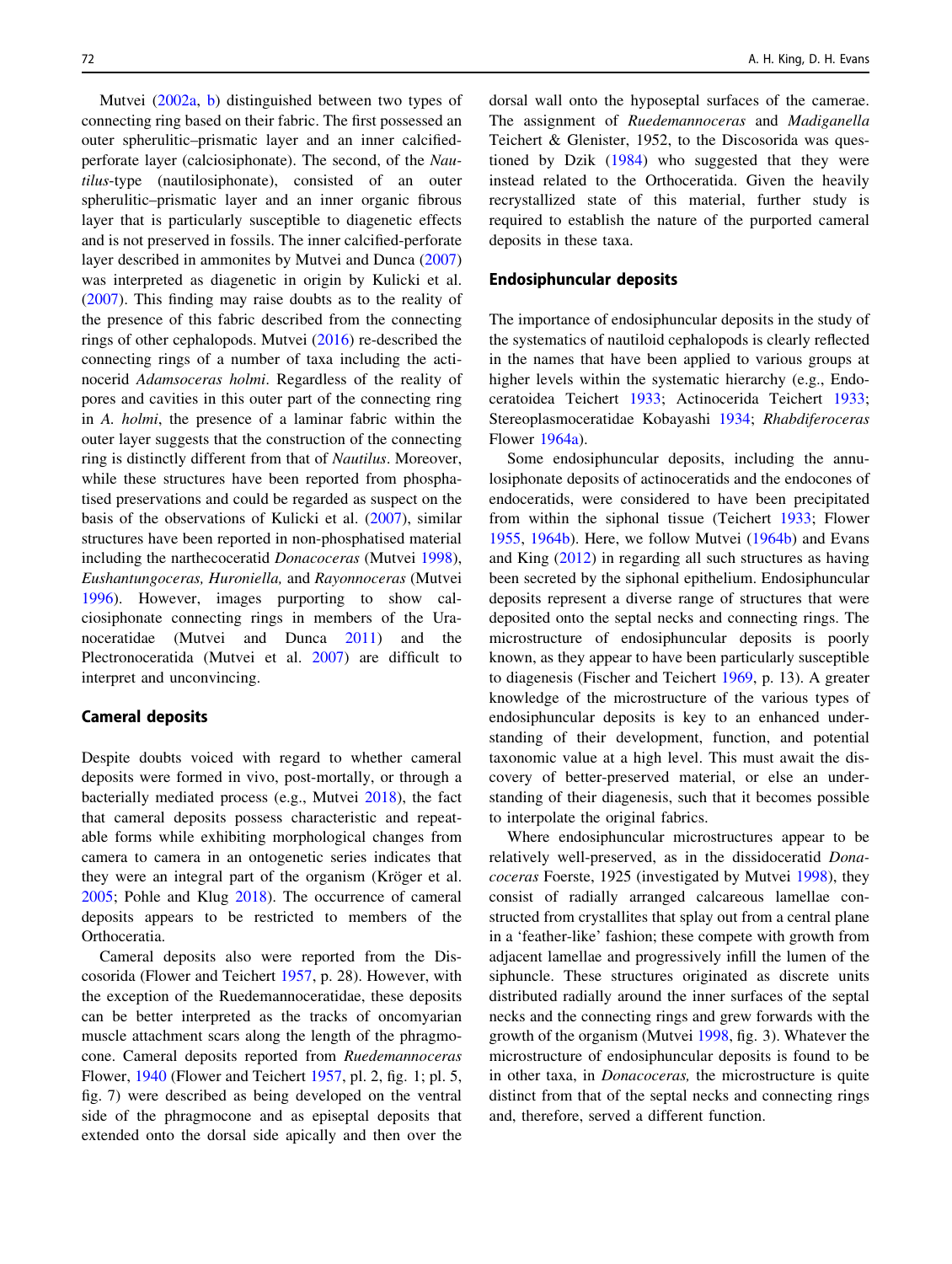The microstructures and morphologies of the connecting ring reflect an overall strategy for the efficient transfer of fluid from the camerae, primarily through increasing the relative surface area of the connecting ring (Kröger [2003](#page-17-0)). The primary function of the endosiphuncular deposits was to decouple the siphuncle from the camerae. This reduced both the metabolic cost of removing fluid returning to the camerae and the cost of maintaining a coupling to camerae, where their function was no longer providing a significant contribution to the hydrostatic functioning of the organism as a whole (Evans  $1992$ ; Kröger  $2003$ ). Where the relative diameter of the siphuncle was large, as in the Endoceratida, Bisonoceratida, and Actinoceratida, endosiphuncular deposits may have had a further hydrostatic function as ballast while also influencing the poise of the organism (Flower [1957;](#page-16-0) Westermann [1977;](#page-19-0) Crick [1988\)](#page-16-0).

The simplest forms of endosiphuncular deposits are diaphragms. These consist of partitions of unknown composition, but presumably originally comprised aragonite or calcite in an organic matrix. Diaphragms either occur at regular intervals within the lumen of the siphuncle or may be crowded together; they may be planar, convex or concave in shape. Although the spaces between adjacent diaphragms were previously considered to contain organically deposited aragonite that constituted part of the overall structure (Chen and Teichert [1983\)](#page-16-0), these spaces were later demonstrated to have been empty during life (Evans [1992](#page-16-0); Mutvei et al. [2007\)](#page-18-0). Primary endosiphuncular diaphragms (i.e., diaphragms that have no association with any other endosiphuncular deposits) occur across a range of orders (see Table [3\)](#page-5-0). Their distribution, which includes the Plectronoceratia and Multiceratia, indicates that this character is plesiomorphic and of little use for defining taxa at any but a very high level (Dzik and Kiselev [1995\)](#page-16-0). Secondary diaphragms occur in combination with other endosiphuncular deposits including endocones, parietal and annulosiphonate deposits, and endosiphuncular rods. They appear to partition off voids left unfilled by other deposits and may reflect the staged resorption of the siphonal strand from the apical end of the siphuncle. Given the probable function of secondary diaphragms combined with their distribution across the Multiceratia and Orthoceratia, they may be of little use for defining taxa.

The term endocone has been applied to endosiphuncular deposits possessing a conical shape with the tip directed toward the apical end of the conch. Evans and King ([2012\)](#page-16-0) reported endocones from several orders belonging to the Multiceratia (Discosorida, Bisonoceratida) and Orthoceratia (Endoceratida, Dissidoceratida). Discosorid endocones are distinct in that they are formed from parietal deposits that originate on the septal necks and connecting rings and extend apically over older parietal deposits to fuse and form a conical structure (Flower and Teichert [1957](#page-17-0)). This feature demonstrates that parietal deposits are not restricted to the Orthoceratia, although further research may demonstrate contrasting microstructures in parietal deposits of the Discosorida and the Orthoceratia.

The endocones found in members of the Bisonoceratida and Endoceratida are likely to have originated through the increasing concavity of primary diaphragms, combined with such reduction in the intervals between diaphragms that they effectively became a stack of conical lamellae (Evans and King [2012,](#page-16-0) fig. 2). In the Bisonoceratida, the development of conchiolin crests in the form of lamellae projecting from the walls into the lumen of the siphuncle provided an additional substrate for the endocones to develop on, and where multiple (and sometimes branched) conchiolin crests were present, complex structures involving infula, inverted endocones and multiple and discrete stacks of endocones were generated. In contrast, the Endoceratida lack conchiolin crests and their endocones remained simple in form.

It is within the Orthoceratia that the morphology of the annulosiphonate deposits plays an important current and historical role in elucidating the relationships of the component taxa. A detailed discussion of the nature and distribution of annulosiphonate deposits across the Orthoceratia is beyond the current scope of this paper, but a single example will suffice to demonstrate the importance of elucidating the structure of the deposits in efforts to resolve taxonomic problems within this subclass.

Hook and Flower ([1977,](#page-17-0) fig. 1) proposed an origin of the Troedssonellidae from the 'Rod-bearing Baltoceratidae' and for the Michelinoceratidae (= Geisonoceratidae) from the 'vacuosiphonate Baltoceratidae'. The evidence for this was based on material from the late Early Ordovician Blackhillsian Stage of North America, and suggested a polyphyletic origin for the Orthoceratida as then understood by Hook and Flower. Material from the Early Ordovician Moridunian Stage of England and Wales (Evans [2005](#page-16-0)), which is older than that from North America, includes representatives of the Troedssonellidae and Polymeridae. The mode of preservation of the endosiphuncular deposits in these forms enables study in three dimensions, with finer structures being preserved in limonite. These demonstrate that in the Polymeridae, a marginal siphuncle with endosiphuncular rod and annulosiphonate and endocone-like deposits were present. A similar combination of structures is present in the troedssonellid Moridunoceras Evans, [2005,](#page-16-0) which possesses a sub-central siphuncle. Furthermore, in troedssonellids such as Buttsoceras Ulrich & Foerste, 1933, where endosiphuncular deposits are well developed, annulosiphonate deposits are also present at the septal necks (Flower [1962,](#page-16-0) pl. 11, figs. 8, 9; Hook and Flower [1977,](#page-17-0) pl. 11, fig. 11). Such evidence suggests a high degree of flexibility in the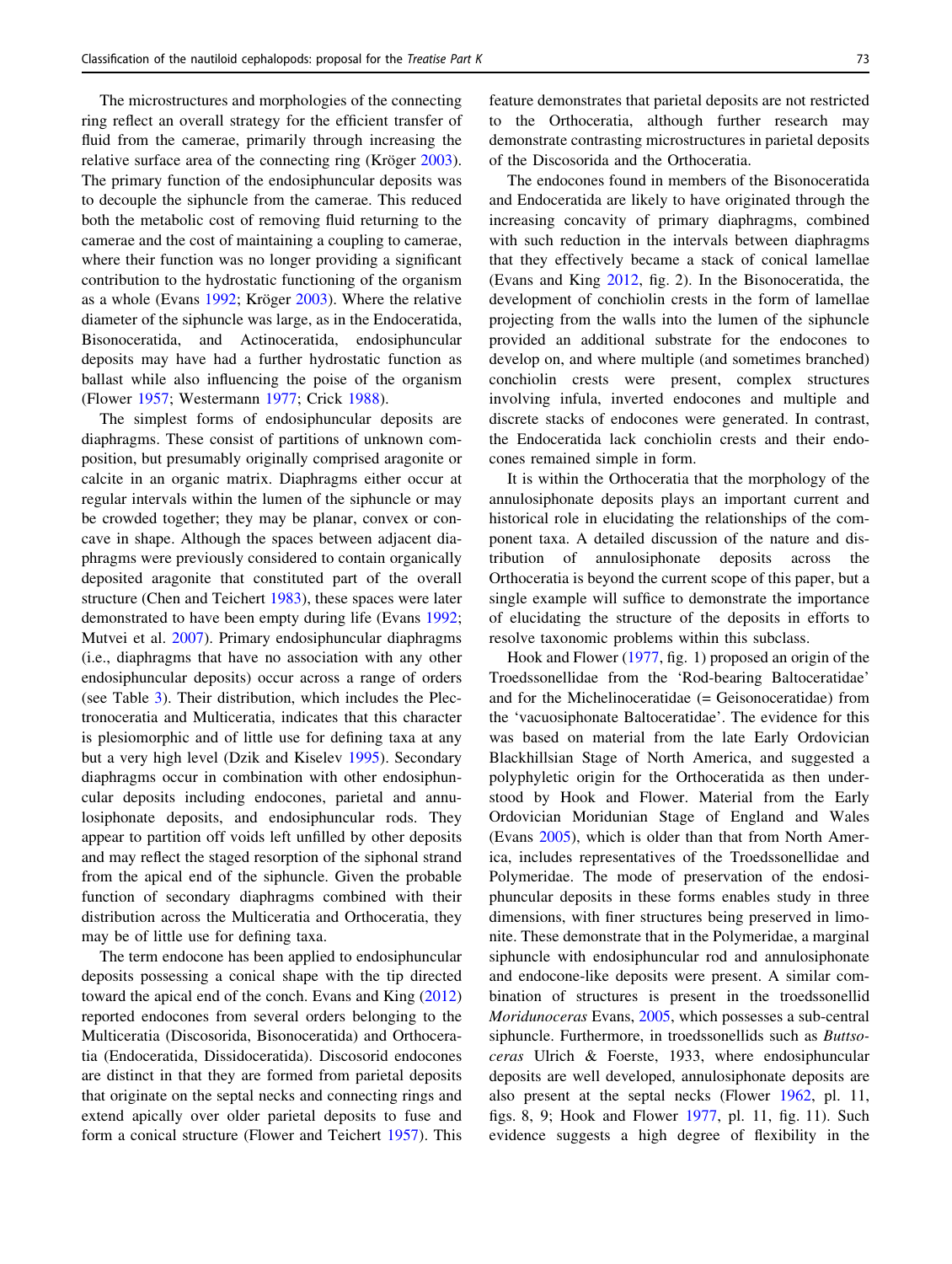morphology of the endosiphuncular deposits amongst early members of the Orthoceratia. This further indicates that an understanding of the distribution and development of endosiphuncular deposits is essential to the understanding of the origins and diversification of this subclass.

#### Early development of the conch

Since the publication of the original Treatise, knowledge of the protoconch and the early developmental stages of the conch in fossil nautiloids have increased substantially (Ristedt [1968](#page-19-0); Kröger [2006](#page-17-0); Kröger and Mapes [2004,](#page-17-0) [2007;](#page-17-0) Manda [2008;](#page-18-0) Turek [2007](#page-19-0), [2010\)](#page-19-0), but still remains relatively sparse given the overall size of the group. Associating the fragmentary remains of the embryonic stages of these organisms with later growth stages can also be a substantial obstacle to assessing their taxonomic value.

The cicatrix forms a distinct zone at the apex of the embryonic portion of the conch. It is generally cap-shaped with a prominent medial depression. In Nautilus, the cicatrix is composed of an outer conchiolin, and inner spherulitic–prismatic layer, later underlain by the proseptum (Tanabe and Uchiyama [1997\)](#page-19-0). The outer edge of the cicatrix may be marked by a weak constriction beyond which the conch wall consists of an outer conchiolin layer, an outer prismatic layer, a middle nacreous layer, and inner prismatic layer (Tanabe and Uchiyama [1997](#page-19-0), fig. 8).

Although the taxonomic distribution of cephalopods possessing a cicatrix is incompletely known, its presence appears to correlate with the cap-shaped morphology of the protoconch. These forms define the Palcephalopoda, while those taxa lacking a cicatrix and possessing a small hemispherical protoconch have been assigned to the Neocephalopoda (Engeser [1996](#page-16-0)). In these latter forms, the shell of the protoconch and early portion of the phragmocone is composed only of prismatic layers (Doguzhaeva et al. [1999\)](#page-16-0).

Kröger [\(2006](#page-17-0)) demonstrated that the Orthoceratida contained both palcephalopods and neocephalopods, arguing that the order was polyphyletic, and transferred those forms possessing a cicatrix to the Pseudorthoceratida. The Orthoceratia, however, contains both palcephalopods and neocephalopods, and may be regarded as polyphyletic with respect to the nature of the protoconch. Here, the subclass is regarded as united by the possession of a dorsomyarian muscle attachment pattern—the autapomorphy that may define the subclass.

Regardless of the presence or absence of the cicatrix, the size of the protoconch as well as the size of the prehatching embryo may vary substantially. Small embryonic conchs are generally produced by taxa that invest reproductive resources in the production of large numbers of small eggs combined with the rapid growth to maturity (r strategists). Other taxa may invest in small numbers of slow developing large-yolked eggs, facilitating the development of embryonic conchs that are substantially larger at hatching (k strategists) and perhaps better able to avoid predation (Manda and Frýda [2010](#page-18-0)). R strategies, particularly where floating egg masses and planktotrophic embryonic conchs are utilised, may favour the survival of offspring where anaerobic, dysaerobic or toxic seafloor and bottom waters would have a lethal impact on the population (Mapes and Nützel  $2009$ ). By the same token, such a strategy may also favour the dispersion of offspring over long distances, increasing the probability of establishing new populations, but at the same time making them sensitive to extinction from impacts such as climate change (Laptikhovsky et al. [2013](#page-18-0); see also Tajika and Wani [2011](#page-19-0); Tajika et al. [2018\)](#page-19-0). By comparison, k strategies may be suited to more stable environments.

Although the concept of k/r selection has been superseded by models based on life history adaptions, for many fossil groups, where relatively little can be deduced of life history and autecology, this concept (recognising that it represents a continuous spectrum) remains useful. Laptikhovsky et al. [\(2013](#page-18-0)) found that ectocochliate cephalopod egg size was negatively correlated with temperature and that there was a general trend towards smaller egg sizes over time, while the size of the embryonic shell in some Orthoceratia appears to have increased over time (Laptikhovsky et al. [2018\)](#page-18-0).

The proposal that the Pseudorthoceratida are the sister group of the Actinoceratida (Kröger and Mapes [2007,](#page-17-0) fig. 2) would imply that there was a substantial reduction in the size of the embryonic shell in Carboniferous pseudorthoceratids, where the diameter of the initial camerae does not exceed 2 mm and may be as little as 0.5 mm (Kröger and Mapes  $2004$ ) compared with that of their actinoceratid ancestors (approximately 8 mm in diameter in Actinoceras tennuifilum (Hall, 1843) [Flower [1940](#page-16-0)]). This was reversed in the Carbactinoceratidae (placed in the Pseudorthocerida by Kröger and Mapes  $(2007)$ , where the conch diameter at the first septum reached 15 mm and 13 mm, respectively, in Rayonnoceras solidiforme Croneis and Carbactinoceras torleyi Schindewolf (Kröger and Mapes [2007](#page-17-0), fig. 7b).

Amongst early members of the Tarphyceratida, the diameter of the initial portion of the conch measured on 16 taxa illustrated by Ulrich et al. [\(1942](#page-19-0)) range from 2 to 10 mm (mean 4.4 mm, median 4 mm). In the Silurian tarphyceratid Ophioceras simplex, the diameter of the initial portion of the conch ranges from 1.2 to 2.6 mm  $(N = 94)$  (Turek and Manda [2016\)](#page-19-0). This diameter appears to have a similar range in Silurian species of Discoceras (Manda and Turek [2018](#page-18-0)) and suggests a decrease in the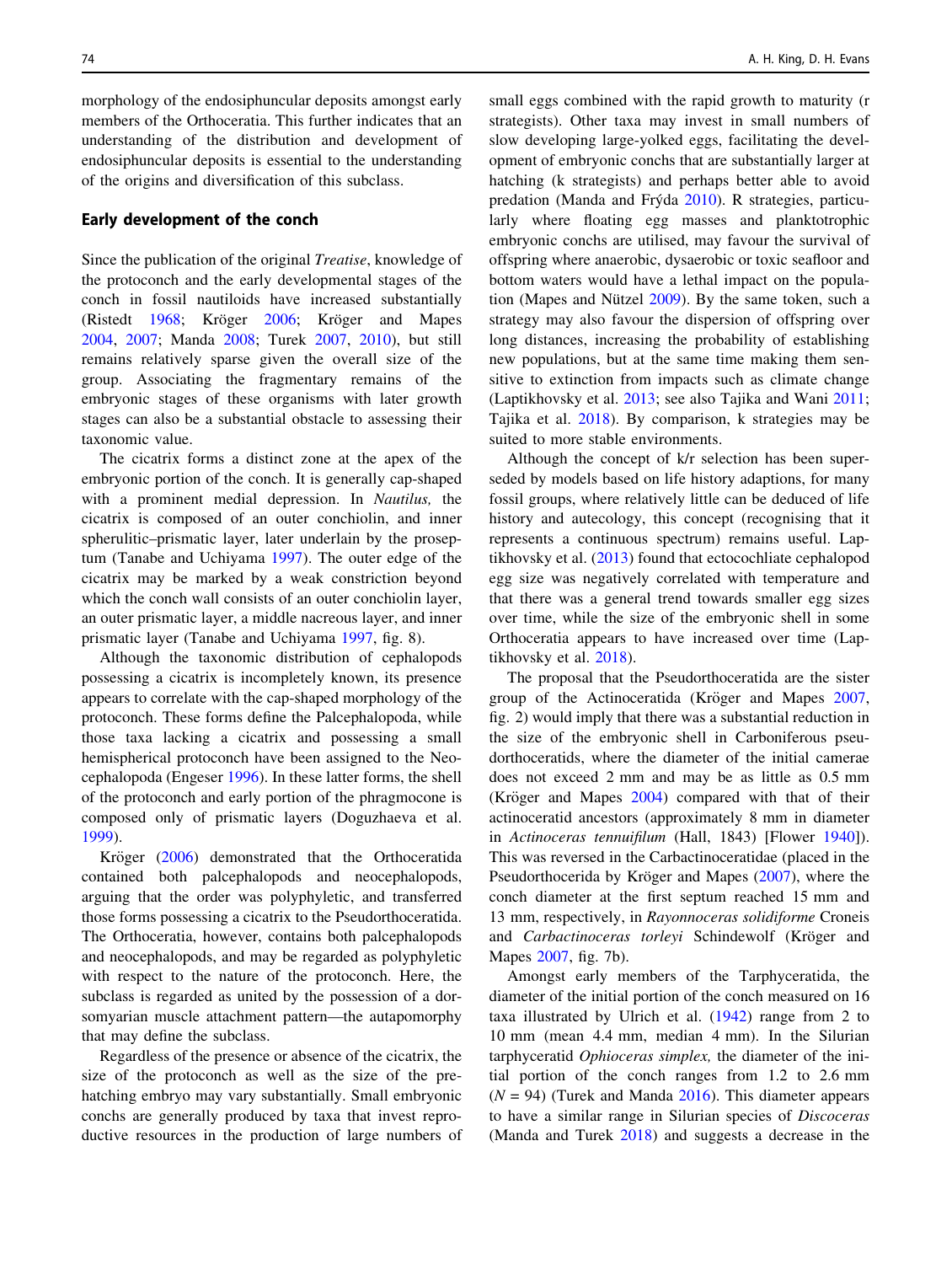size of the protoconch in at least some tarphyceratid lineages.

Since the size and shape of the initial portion of the conch may vary within lineages and may be especially sensitive to selective pressures that result in adaptions to particular life strategies, this character may be at its most useful in elucidating lineages at the familial level and below.

## Proposed classification

Whichever classification scheme is eventually employed in the revised *Treatise Part K*, there are several key nomenclatural issues to consider.

Within both the Russian Osnovy (Ruzhentsev et al. [1962\)](#page-19-0) and American Treatise (Teichert et al. [1964\)](#page-19-0), and since their publication, higher ranking names used in nautiloid systematics have often utilised an '-oidea' suffix (e.g., subclasses Nautiloidea, Endoceratoidea, Actinoceratoidea in Teichert et al. [1964](#page-19-0): superorders Plectronoceratoidea, Nautilatoidea in Wade [1988](#page-19-0); superorder Astrovioidea in Zhuravleva and Doguzhaeva [2004](#page-20-0); superorder Multiceratoidea in Mutvei [2013\)](#page-18-0). The main exceptions to this have been Starobogatov ([1983\)](#page-19-0) and Mutvei [\(2015](#page-18-0), [2017](#page-18-0)), the latter using the detailed structure of the siphuncle wall (septal necks and connecting rings) to define his new superorders Calciosiphonata, Nautilosiphonata, and Mixosiphonata.

The decision by ICZN [\(1999](#page-17-0), Article 29.2) to use the suffix '-oidea' at superfamily level potentially creates some difficulties for the high-level systematic classification of nautiloid cephalopods and nomenclature. This becomes apparent in cases involving the former superfamiles Nautilaceae de Blainville [1825](#page-16-0) and Orthocerataceae M'Coy [1844](#page-18-0) (both were employed in the Russian Osnovy and the American Treatise) which subsequently become re-named as superfamilies Nautiloidea de Blainville [1825](#page-16-0) and Orthoceratoidea M'Coy [1844](#page-18-0), respectively. The term 'Nautiloidea' has been variously employed throughout the long history of classification of the nautiloid cephalopods and the 'Subclass Orthoceratoidea' has been used by many authors (e.g., Teichert [1967;](#page-19-0) Zhuravleva [1994](#page-20-0); Wade [1988](#page-19-0); Evans [2005;](#page-16-0) Kröger [2008;](#page-17-0) Kröger and Evans [2011](#page-17-0); Aubrechtová [2015\)](#page-16-0).

Consequently, to avoid any potential confusion arising in the higher levels of nautiloid classification employed in the revision of the *Treatise Part K*, we propose herein to replace the suffix '-oidea' at subclass level with the suffix '-ia'. Apart from removing any ambiguity and clarifying the nomenclature, this approach also has the merit of bringing greater consistency and affinity with modern zoological classification schemes used for cephalopods (e.g., Ponder and Lindberg [2019](#page-19-0), in press). Therefore, as examples, in our proposed approach, the former Subclass Orthoceratoidea becomes Orthoceratia, and the Nautiloidea becomes the Nautilia; in addition, the former superorder Multiceratoidea (Mutvei [2013\)](#page-18-0) is amended and elevated in rank to Subclass Multiceratia (our proposed classification does not utilise the rank of superorder). The subclass names we propose employing are listed in Table [4.](#page-11-0) We strongly support the view that terms such as 'nautiloid' or 'nautiloids' should continue to be used in a general and informal sense.

In the original *Treatise Part K*, Teichert et al.  $(1964)$  $(1964)$ adopted an 'abbreviated' form of name for nautiloid orders preferring to use the ending '-cerida' rather than '-ceratida' (e.g., Oncocerida, Endocerida, and Actinocerida are employed rather than Oncoceratida, Endoceratida, and Actinoceratida). The reasons for this approach were explained essentially as facilitating the distinction between orders and families if the names are used informally (Teichert [1969,](#page-19-0) [1988](#page-19-0)). This contrasts with the form of nomenclature used in Osnovy (Ruzhentsev et al. [1962\)](#page-19-0) which employed the 'full' version of the ordinal names, e.g., Ellesmeroceratida, Tarphyceratida, Actinoceratida, and Endoceratida. Furthermore, ammonite workers readily use the 'full' version of ordinal or subordinal names (such as Lytoceratida, Lytoceratina, and Phylloceratina, not Lytocerida, Lytocerina, or Phyllocerina) when referring to lytoceratid and phylloceratid ammonoids, respectively, without any apparent risk of causing confusion (e.g., Wright et al. [1996](#page-19-0)).

Therefore, we are not convinced of the merits of using 'abbreviated' names for nautiloid orders and do not see any need to make a special case for nautiloids in comparison with the format of classification widely used for other cephalopods. For the revision of Treatise Part K, we propose using the 'full' version of the ordinal names as listed in Table [4.](#page-11-0) This approach also has the merits of employing several of the order names in the form they were originally erected, e.g., Ellesmeroceratida, Oncoceratida, and Tarphyceratida as proposed by Flower (in Flower and Kummel [1950](#page-17-0)). For reasons of consistency, we also apply the same format to any ordinal names created since the original Treatise Part K; therefore, Order Yanhecerida becomes Order Yanheceratida (Chen and Qi in Chen et al. [1979](#page-16-0)) and Order Bisonocerida becomes Order Bisonoceratida (Evans and King [2012](#page-16-0)).

## A phylogenetic model

There have been several attempts to use cladistic techniques to tease out the relationships amongst ectocochliate cephalopods (= 'nautiloids') (Evans and King [1990](#page-16-0);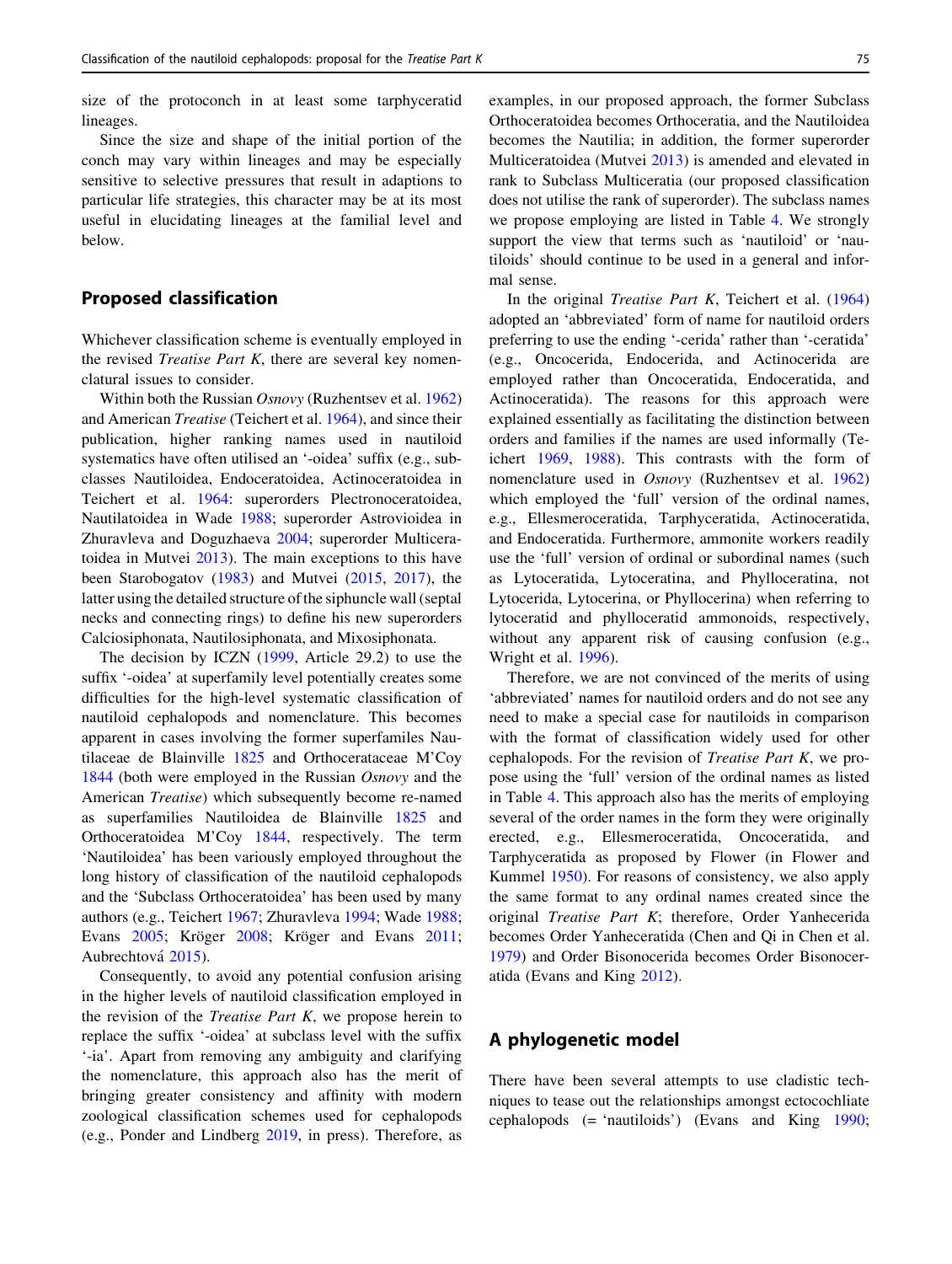<span id="page-11-0"></span>Table 4 Proposed high-level classification of nautiloid cephalopods to be used in the revision of the Treatise Part K

| Subclass Plectronoceratia nom. correct. Wade, 1988 <sup>a</sup>       |
|-----------------------------------------------------------------------|
| Order Plectronoceratida Flower, 1964a                                 |
| Order Yanheceratida Chen and Qi in Chen, Tsou, Chen and Qi, 1979      |
| Order Protactinoceratida Chen and Qi in Chen, Tsou, Chen and Qi, 1979 |
| Subclass Multiceratia nom. correct. Mutvei, 2013 <sup>b</sup>         |
| Order Ellesmeroceratida Flower in Flower and Kummel, 1950             |
| Order Cyrtocerinida Flower, 1964a                                     |
| Order Bisonoceratida Evans and King, $2012m$                          |
| Order Oncoceratida Flower in Flower and Kummel, 1950                  |
| Order Discosorida Flower in Flower and Kummel, 1950                   |
| Subclass Tarphyceratia nov. <sup>c</sup>                              |
| Order Tarphyceratida Flower in Flower and Kummel, 1950 <sup>d</sup>   |
| Order Ascoceratida Kuhn, 1949 <sup>e</sup>                            |
| Subclass Nautilia nom. correct. Wade, 1988                            |
| Order Nautilida Agassiz, 1847 <sup>f</sup>                            |
| Subclass Orthoceratia nom. correct. Teichert, 1967 <sup>g</sup>       |
| Order Rioceratida nov. <sup>h</sup>                                   |
| Order Dissidoceratida Zhuravleva, 1964 <sup>1</sup>                   |
| Suborder Dissidoceratina Zhuravleva, 1964                             |
| Suborder Troedssonellina Kobayashi, 1935                              |
| Order Orthoceratida Kuhn, 1940                                        |
| Order Pseudorthoceratida Flower and Caster, 1935 <sup>1</sup>         |
| Order Actinoceratida Teichert, 1933                                   |
| Order Astroviida Zhuravleva and Doguzhaeva, 2004 <sup>k</sup>         |
| Suborder Lituitina Starobogatov, 1983 <sup>1</sup>                    |
| Suborder Pallioceratina Marek, 1998 <sup>k</sup>                      |
| Order Endoceratida Teichert, 1933 <sup>m</sup>                        |

<sup>a</sup>The Subclass Plectronoceratia contains the earliest cephalopods (Late Cambrian age) which exhibit oncomyarian muscle scars (Flower [1964a](#page-16-0)). Usually small, narrow to rapidly expanding cyrtocones or slender longicones; always narrowly camerate, often with siphonal diaphragms. We follow Chen and Teichert ([1983\)](#page-16-0) and subsequent workers in recognising the orders Plectronoceratida, Yanheceratida and Protactinoceratida, but note that many of the constituent genera are based on longitudinal sections of shell portions only; further research will likely result in taxa being synonymised. We regard present evidence of any relationship between the Yanheceratida and Endoceratida to be unconvincing—the 'endoconic deposits' associated with apical diaphragms in the Yanheceratida may be diagenetic in origin

<sup>b</sup>Originally defined as a superorder by Mutvei ([2013\)](#page-18-0), the Multiceratoidea is considered here to merit subclass status (Subclass Multiceratia) and is emended to contain the oncomyarian orders Ellesmeroceratida, Cyrtocerinida, Bisonoceratida, Oncoceratida and Discosorida. Constituent orders are typically distinguished by the form of modified siphonal structures or siphonal deposits (e.g., thick connecting rings in the Ellesmeroceratida, extraordinarily thickened connecting rings in the Cyrtocerinida, complex endocones in the Bisonoceratida, endosiphuncular linings and bullettes in the Discosorida, actinosiphonate deposits in some Oncoceratida) or the presence of modified, often constricted, apertures (present in both the exogastric Oncoceratida and predominantly endogastric Discosorida). Many early genera in all orders possess siphonal diaphragms. The Multiceratia is derived from the Plectronoceratia via the Ellesmeroceratida during the late Cambrian and range into the early Carboniferous (e.g., Poterioceratidae)

c The Subclass Tarphyceratia nov. is proposed here for exogastrically coiled, ventromyarian taxa, becoming weakly pleuromyarian in some younger forms. Lower and Middle Ordovician tarphyceratid faunas are relatively well known and are widely regarded as a 'natural group' (Schröder [1882;](#page-19-0) Ulrich et al. [1942](#page-19-0); Flower and Kummel [1950](#page-17-0); Flower [1976](#page-17-0); Dzik [1984;](#page-16-0) Kröger and Landing [2008](#page-17-0), [2009;](#page-17-0) King [2014\)](#page-17-0). There is no convincing evidence to suggest that tarphyconic coiling (with ventromyarian muscle scars) arose independently in more than one lineage other coiled shell morphologies (including gyrocones, torticones, cyrtocones and ascoceroid) occur in derived forms. We, therefore, regard the ventromyarian condition as an autapomorphy for the Subclass Tarphyceratia nov. and its descendants, akin to the development of the dorsomyarian condition that defines the Subclass Orthoceratia. The Subclass Tarphyceratia nov. is considered here to contain the orders Tarphyceratida (Furnish and Glenister [1964b;](#page-17-0) King [2014](#page-17-0)) and Ascoceratida (Holland [1999;](#page-17-0) Aubrechtová and Meidla [2016](#page-16-0)). See also <sup>d</sup> and below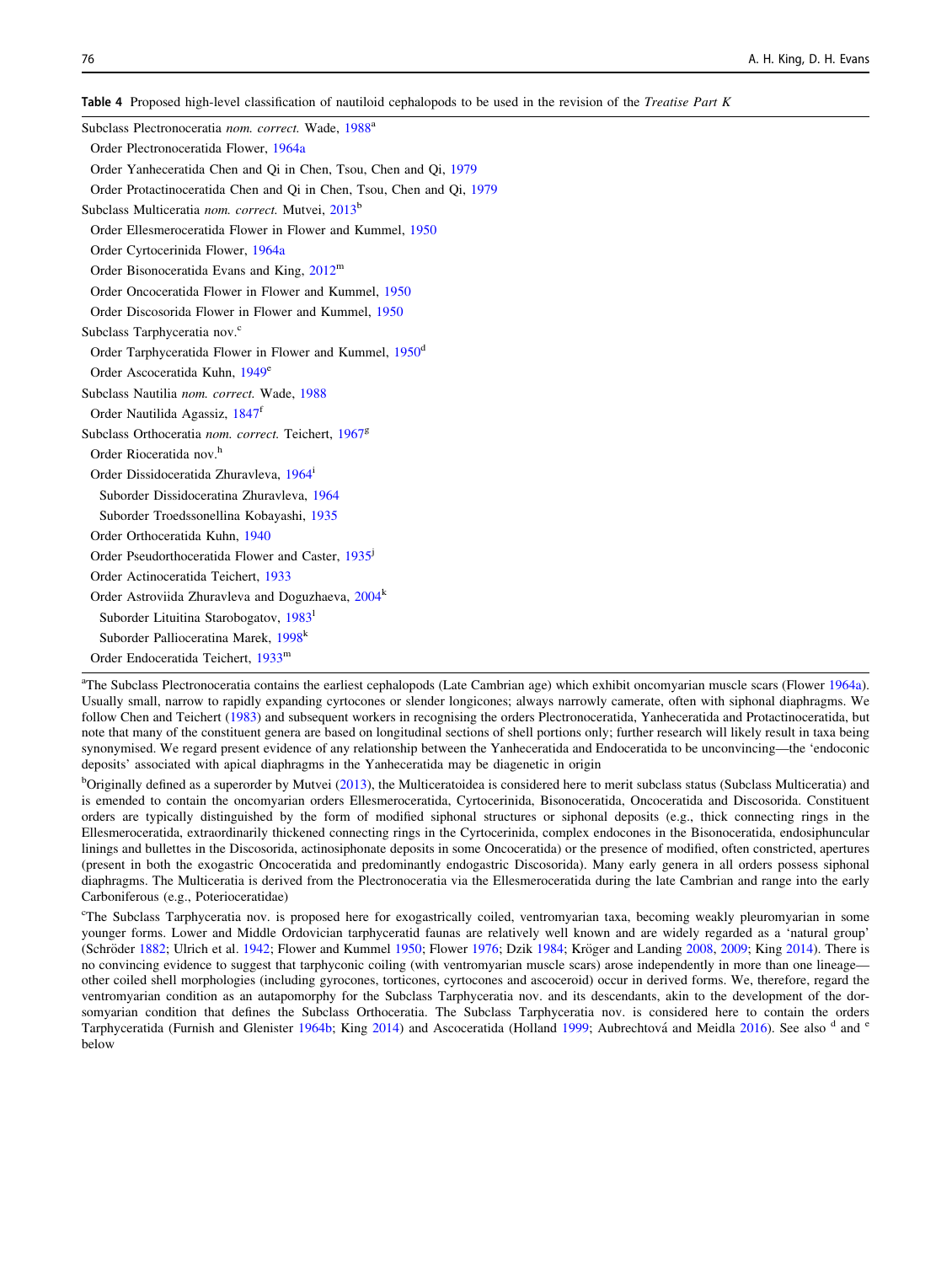#### Table 4 (continued)

<sup>d</sup>The Tarphyceratida are the earliest representatives of the Subclass Tarphyceratia nov. and contain the first 'coiled' nautiloids. Derivation of the tarphyceratids from the Family Bassleroceratidae, Order Ellesmeroceratida, is undisputed (Flower [1976;](#page-17-0) Dzik [1984](#page-16-0); Kröger and Landing [2008\)](#page-17-0). We follow Flower [\(1984](#page-17-0)) in regarding the former Order Barrandeoceratida as polyphyletic; taxa previously placed in this order are now mainly (but not entirely) re-assigned within an expanded Order Tarphyceratida. The youngest tarphyceratids occur in the Middle Devonian

<sup>e</sup>The Ascoceratida are ventromyarian (e.g., Flower [1941,](#page-16-0) [1952](#page-16-0); Sweet [1959](#page-19-0); Evans [1988\)](#page-16-0). Kröger [\(2013](#page-17-0)) has presented a case for their origin from the Uranoceratidae (formerly assigned by Kröger to the Order Barrandeoceratida). The deciduous nature of the ascoceratid conch is not a feature unique to this order; similar ontogenetic truncation of the shell is recorded in other unrelated nautiloids such as the Sphooceratidae (Turek and Manda [2012\)](#page-19-0) and the oncoceratid family Trimeroceratidae (Stridsberg [1985](#page-19-0)). The deciduous nature of the conch in the Brachycycloceratidae (Furnish et al. [1962\)](#page-17-0) is less certain (e.g., Niko [2010,](#page-18-0) Niko and Mapes [2011](#page-18-0)) and this family may be better assigned to the Nautilida

<sup>f</sup>The Subclass Nautilia ranges from the Early Devonian (possibly late Silurian) to the present day where it is represented by the extant genera Nautilus and Allonautilus. The subordinal and superfamilial classification within the mainly pleuromyarian Order Nautilida has a very complex history and requires further analysis. Significantly different systematic schemes and approaches were adopted in the Russian and American treatises (Ruzhentsev et al. [1962](#page-19-0); Teichert et al. [1964\)](#page-19-0). Retention of a Suborder Nautilina is considered likely in the future revision of Treatise Part K, although the status of other previously recognised suborders such as the Rutoceratina is less clear. Some Devonian genera formerly assigned to the Rutoceratidae (and other nautilid families) may be better placed elsewhere, including the Order Oncoceratida

<sup>g</sup>The Subclass Orthoceratia represents one of the largest and most important nautiloid subclasses which gave rise independently to the ammonoids, bactritoids and coleoids. The subclass is regarded here to include all dorsomyarian nautiloids, the majority of which are orthoconic or weakly cyrtoconic longicones and—apart from the Rioceratida nov. and Endoceratida—mostly possess various combinations of siphonal deposits (including annuli, parietal linings, siphonal rods) and cameral deposits. The Endoceratida possess simple endocones but lack cameral deposits. The Orthoceratia ranges from Early Ordovician (Tremadocian) to Late Triassic (possibly Early Cretaceous, Doguzhaeva [1995](#page-16-0))

<sup>h</sup>The Rioceratida nov. is proposed here to accommodate dorsomyarian orthoceratoids that lack cameral deposits and possess a ventral siphuncle which is vacuosiphonate. The new order contains two families: the Rioceratidae (Kröger and Evans [2011](#page-17-0)) and the Bactroceratidae nov. Further details are provided in the definition of new systematic names section of this paper

<sup>i</sup>We follow Zhuravleva ([1994\)](#page-20-0) regarding the overall classification and composition of the Dissidoceratida, with modifications and additions as published by Evans [\(2005](#page-16-0)). The order contains the dissidoceratids (with intrasiphonal deposits concentrated ventrally) and troedssonellids (with intrasiphonal deposits forming long, thin endocones or 'parietal linings' extending throughout the whole circumference of the siphonal wall); we propose these differences merit recognition at subordinal rank. The poorly known intejoceratids and bajkaloceratids (Balashov [1960,](#page-16-0) [1962b](#page-16-0); Zhuravleva [1978](#page-20-0)) are likely dissidoceratids or possibly actinoceratids; possession of extensive cameral deposits and siphonal lamellae precludes any possible relationship between the intejoceratids and endoceratids (Flower [1976](#page-17-0))

<sup>j</sup>The relationship of the pseudorthoceratids to other orthoceratids and actinoceratids remains uncertain in places. Several Ordovician taxa previously regarded as pseudorthoceratids in the original *Treatise Part K* are now considered to be better assigned to the Order Orthoceratida, possibly related to the Geisonoceratidae. Kröger and Mapes [\(2007](#page-17-0)) provide an important review and cladistical analysis of selected taxa and we follow them in distinguishing the Pseudorthoceratida as a separate order from the Orthoceratida and Actinoceratida

<sup>k</sup>Zhuravleva and Doguzhaeva ([2004\)](#page-20-0) defined the Superorder Astrovioidea (containing the orders Lituitida Starobogatov [1983](#page-19-0) and Pallioceratida Marek [1998](#page-18-0)) as orthoconic or lituiticonic orthoceratoids in which the connecting ring is ruptured or destroyed during life and cameral deposits (in places apparently continuous with siphonal linings) are formed. The evidence for this and the validity of the Pallioceratida has been questioned (e.g., Turek and Manda [2012\)](#page-19-0). Pending further research, we provisionally recognise these highly specialised forms as a single order Astroviida comprising the suborders Lituitina and Pallioceratina. However, should future evidence demonstrate that the astroviids or pallioceratids are polyphyletic and an invalid group, then we would propose recognising a distinct Order Lituitida (which is widely regarded to represent a natural group of related nautiloids) with taxa formerly assigned to the Suborder Pallioceratina being re-assigned elsewhere

l Starobogatov [\(1983](#page-19-0)) proposed a fundamental restructuring of cephalopod classification based on shell position, form of the mantle, structure of arms and specialisation of the apical portion of the inner sac (summarised by Shevyrev [2006](#page-19-0)). Within his Subclass 'Actinocerationes', Starobogatov recognised an 'Order Lituitiformes' but omitted the ancestral family Sinoceratidae; he also retained a relationship between lituitids and tarphyceratids (within his Superorder 'Tarphyceratiformii'). Although Starobogatov's classification has not been adopted by any other workers, his brief definition of the 'Lituitiformes' is clear and unambiguous. Therefore, Starobogatov's authorship of the Suborder Lituitina (or Order Lituitida—see above) has priority over the Suborder Lituitina proposed by Dzik [\(1984](#page-16-0)), although Dzik's work is much closer to current views regarding definition of the lituitid nautiloids and their orthoceratid origins

 $m$ We follow Evans and King ([2012\)](#page-16-0) in recognising that as traditionally described, the endoceratids were polyphyletic. This necessitated a significant revision which proposed the splitting of the former 'Order Endocerida' (as described in the original Treatise Part K) into two orders: the Bisonoceratida (oncomyarian forms, often rapidly expanding cyrtocones or brevicones—or secondarily orthocones—which possess complex endocones with infula, multiple endosiphotubes, conchiolin crests and complex 'endosiphoblade' patterns); and the Endoceratida (restricted to dorsomyarian orthoconic or weakly cyrtoconic longicones with simple endocones which lack infula or conchiolin crests)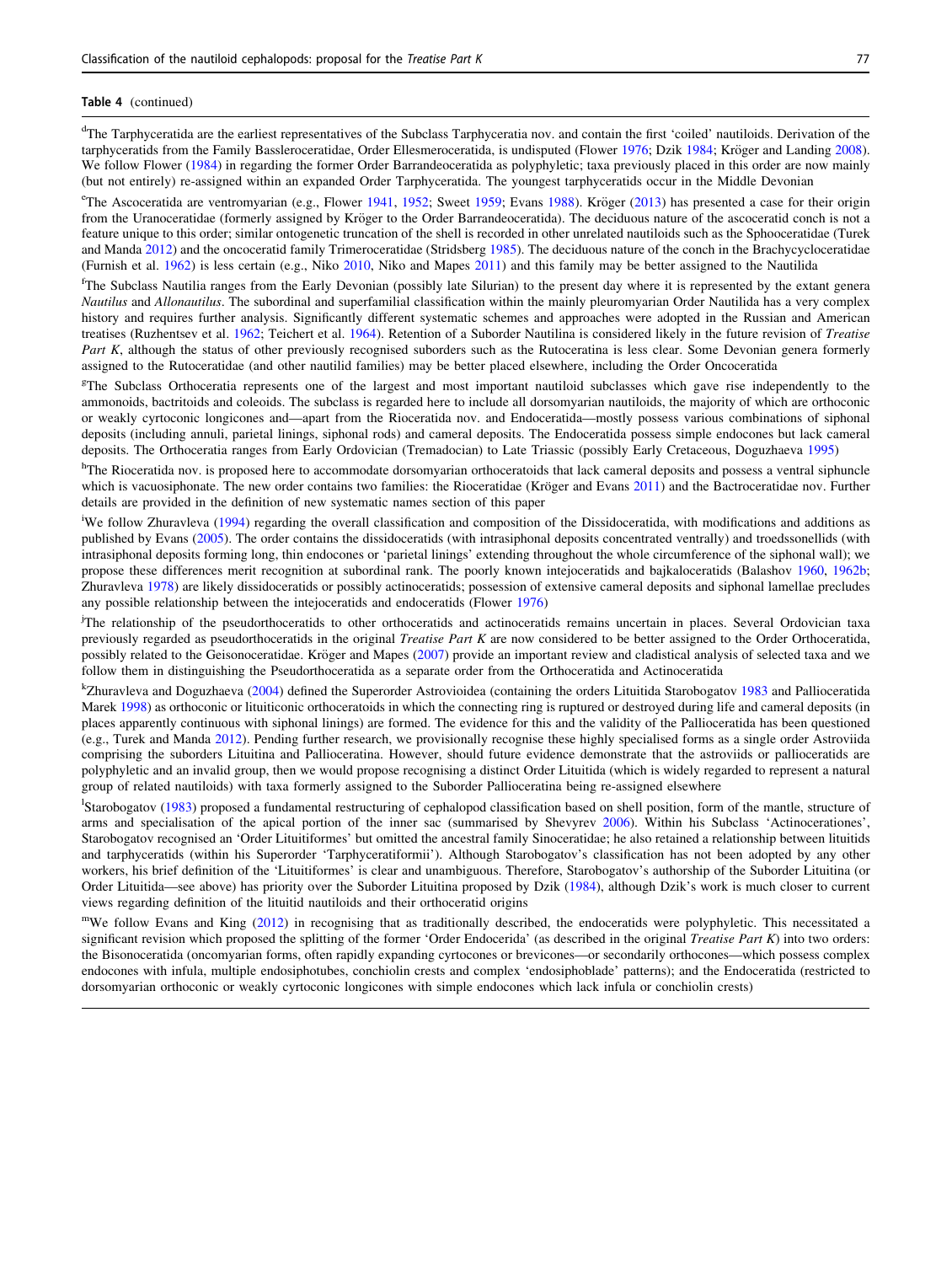

Fig. 2 Provisional scheme for the phylogenetic relationships amongst nautiloid cephalopods utilising muscle attachment scar patterns as a high-level criterion. 1. Dorsomyarian muscle attachment scars. 2. Thickening of connecting rings. 3. Endosiphuncular deposits (endocones) templated on conchiolin crests. 4. Differentiation of ventral pair (or pairs) of oncoceratid attachment scars. 5. Densely spaced conical endosiphuncular diaphragms form endocones. 6. Loss of cicatrix and development of small hemispherical protoconch. 7. Calciosiphonate connecting ring. 8. Appearance of annulosiphonate, parietal and 'rod-like' endosiphuncular deposits. 9. Appearance of

Kröger [2006;](#page-17-0) Kröger and Mapes [2007](#page-17-0)). These are hampered by the relatively small number of characters available for use, and by the commonly fragmentary preservation, which makes the assessment of the ontogenetic changes that may occur during development particularly hard to assess and include in such analyses. The scheme set out here (Fig. 2) is not the subject or product of any statistical processing, but a provisional analysis using characters discussed above.

cameral deposits. 10. Loss of cicatrix and development of small hemispherical protoconch. 11. Radial division of annulosiphonate endosiphuncular deposits. 12. Reduction in number of radial divisions of annulosiphonate deposits. 13. Development of ectosiphuncular deposits. 14. Thickening of connecting rings and development of bullettes. 15. Reduction of muscle attachment scars to pair or pairs of ventrally placed scars. 16. Truncation of conch and development of sinusoidal septa. 17. Migration of major muscle attachment scars to lateral or dorso-lateral positions

# Proposed structure for revised Treatise Part K

Table [5](#page-14-0) provides a summary of the proposed contents and layout of the three parts (volumes K1, K2, and K3) likely to comprise the revised Treatise Part K. The overview and introduction to the Class Cephalopoda and nautiloid cephalopods in Part K1 and coverage of the Subclass Orthoceratia in Part K3 seem logical; at this stage, we retain flexibility over whether Part K1 would also contain the Order Nautilida or cover the Cambrian cephalopods comprising the orders Plectronoceratida, Yanheceratida,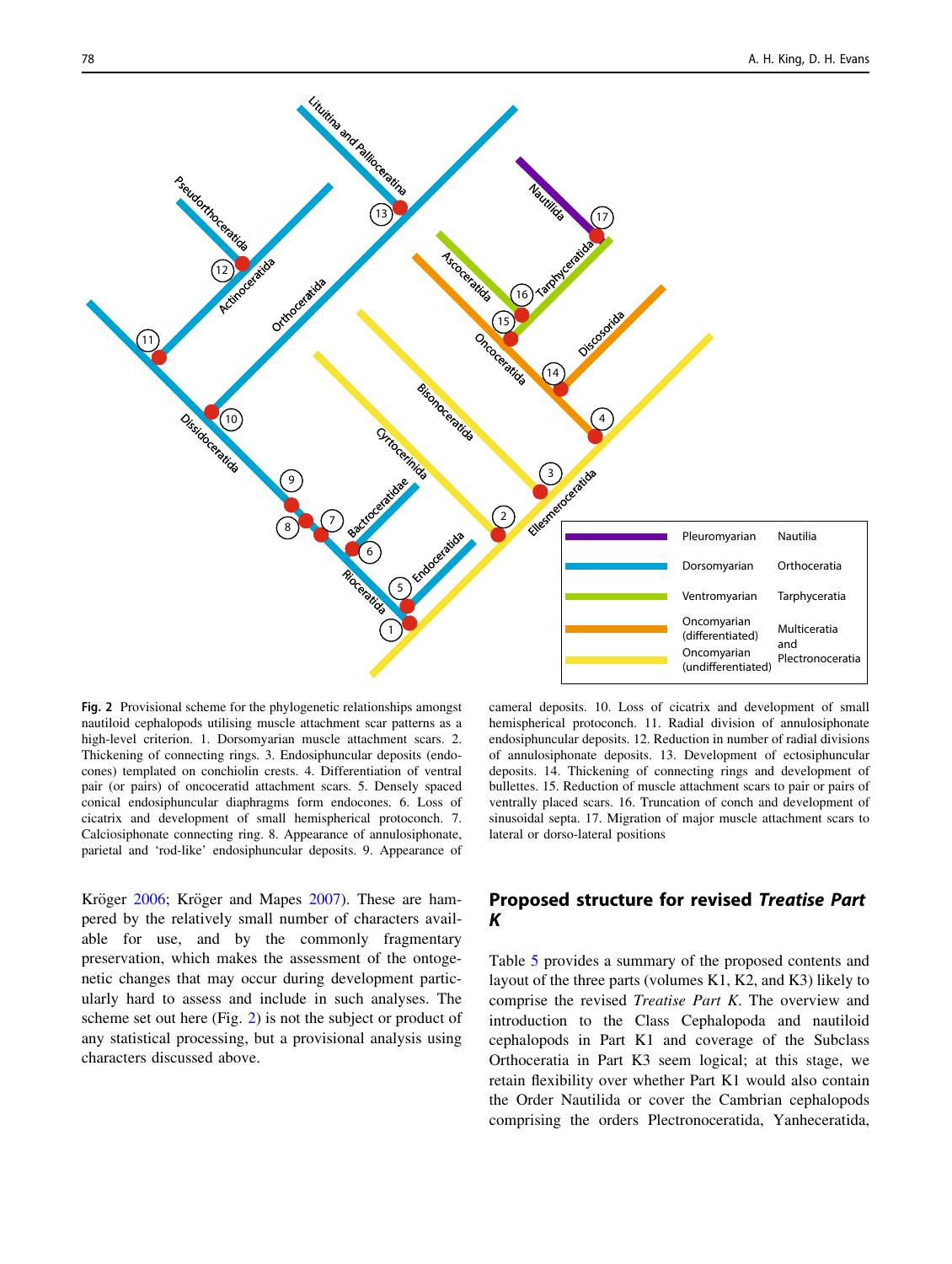<span id="page-14-0"></span>Table 5 Summary outline of proposed contents and coverage across *Treatise Part K* (revised), volumes K1–K3

| K (Mollusca 3 Revised) <sup>1</sup><br>Volume 1: CEPHALOPODA<br><b>General Features</b><br>'NAUTILOIDS' Nautilia | K (Mollusca 3 Revised) <sup>2</sup><br>Volume 2: 'NAUTILOIDS'<br>(PALCEPHALOPODA)<br>Plectronoceratia, Multiceratia, Tarphyceratia | K (Mollusca 3 Revised) <sup>3</sup><br>Volume 3: 'NAUTILOIDS'<br>(PALCEPHALOPODA,<br>NEOCEPHALOPODA)<br>Orthoceratia |
|------------------------------------------------------------------------------------------------------------------|------------------------------------------------------------------------------------------------------------------------------------|----------------------------------------------------------------------------------------------------------------------|
| <b>CLASS CEPHALOPODA</b>                                                                                         | SUBCLASS PLECTRONOCERATIA                                                                                                          | <b>SUBCLASS ORTHOCERATIA</b>                                                                                         |
| Introduction                                                                                                     | Order PLECTRONOCERATIDA                                                                                                            | Order RIOCERATIDA                                                                                                    |
| General features and biology                                                                                     | Order YANHECERATIDA                                                                                                                | Order DISSIDOCERATIDA                                                                                                |
| Morphology                                                                                                       | Order PROTACTINOCERATIDA                                                                                                           | Suborder Dissidoceratina                                                                                             |
| Major divisions and classification                                                                               | SUBCLASS MULTICERATIA                                                                                                              | Suborder Troedssonellina                                                                                             |
| Origin and References                                                                                            | Order ELLESMEROCERATIDA                                                                                                            | Order ORTHOCERATIDA                                                                                                  |
| 'NAUTILOID' CEPHALOPODS                                                                                          | Order CYRTOCERINIDA                                                                                                                | Order PSEUDORTHOCERATIDA                                                                                             |
| Introduction                                                                                                     | Order BISONOCERATIDA                                                                                                               | Order ACTINOCERATIDA                                                                                                 |
| Morphology of hard parts                                                                                         | Order ONCOCERATIDA                                                                                                                 | Order ASTROVIIDA                                                                                                     |
| Living Nautilus and Allonautilus                                                                                 | Order DISCOSORIDA                                                                                                                  | Suborder Lituitina                                                                                                   |
| Classification and stratigraphic                                                                                 | SUBCLASS TARPHYCERATIA                                                                                                             | Suborder Pallioceratina                                                                                              |
| distribution                                                                                                     | Order TARPHYCERATIDA                                                                                                               | Order ENDOCERATIDA                                                                                                   |
| Glossary                                                                                                         | Order ASCOCERATIDA                                                                                                                 | Incertae sedis—Aptychopsids etc.                                                                                     |
| SUBCLASS NAUTILIA                                                                                                | References                                                                                                                         | References                                                                                                           |
| Order NAUTILIDA                                                                                                  | Index                                                                                                                              | Index                                                                                                                |
| References                                                                                                       |                                                                                                                                    |                                                                                                                      |
| Index                                                                                                            |                                                                                                                                    |                                                                                                                      |

Protactinoceratida, and Ellesmeroceratida (in part). The former approach would conveniently place the pleuromyarian Nautilida (including the extant genera Nautilus and Allonautilus) within the same volume as the morphological description of living cephalopods; the latter approach would follow more of a chronological coverage of nautiloid orders within Parts K1 and K2, similar to that adopted in the revision of Treatise Part L covering the ammonoid cephalopods.

# Conclusions

We propose a high-level classification of the nautiloid cephalopods for the revision of the Treatise Part K which utilizes the form of muscle attachment scars as a diagnostic feature at subclass level (Table [4\)](#page-11-0). Such patterns, when used in combination with other characters (presence/absence of cameral deposits, form of endosiphuncular deposits, nature of juvenile growth stages, composition and morphology of the connecting rings), provide a firm basis for divisions at ordinal level and below.

Despite criticism of their taxonomic value by some workers, muscle attachment scar patterns appear to reflect high-level taxonomic divisions within the ectocochliate cephalopods. Discrepancies in the taxonomic distribution of muscle attachment scars are considered likely to reflect inadequacies in previous taxonomic schemes, since the rearrangement of discrepant groups based on muscle attachment patterns as a criterion also leads to greater congruence between other characters. However, where there are contradictions or uncertainties, other characters have to be examined to rule out homoplasies.

Our proposed scheme recognises five subclasses on the following basis:

- 1. Subclass Plectronoceratia—late Cambrian nautiloids which are narrowly camerate and possess 'simple siphuncles' which lack any deposits, but typically exhibit siphonal diaphragms in the apical portion of the siphuncle. Where known, the muscle-scar type is oncomyarian.
- 2. Subclass Multiceratia—late Cambrian to Early Carboniferous nautiloids which are all oncomyarian. Constituent orders are typically distinguished by the form of modified siphonal structures or siphonal deposits (e.g., thick connecting rings in the Ellesmeroceratida; extraordinarily thickened connecting rings in the Cyrtocerinida, complex endocones in the Bisonoceratida, endosiphuncular linings and bullettes in the Discosorida, actinosiphonate deposits in some Oncoceratida) or the presence of modified, often constricted, apertures (present in both the exogastric Oncoceratida and predominantly endogastric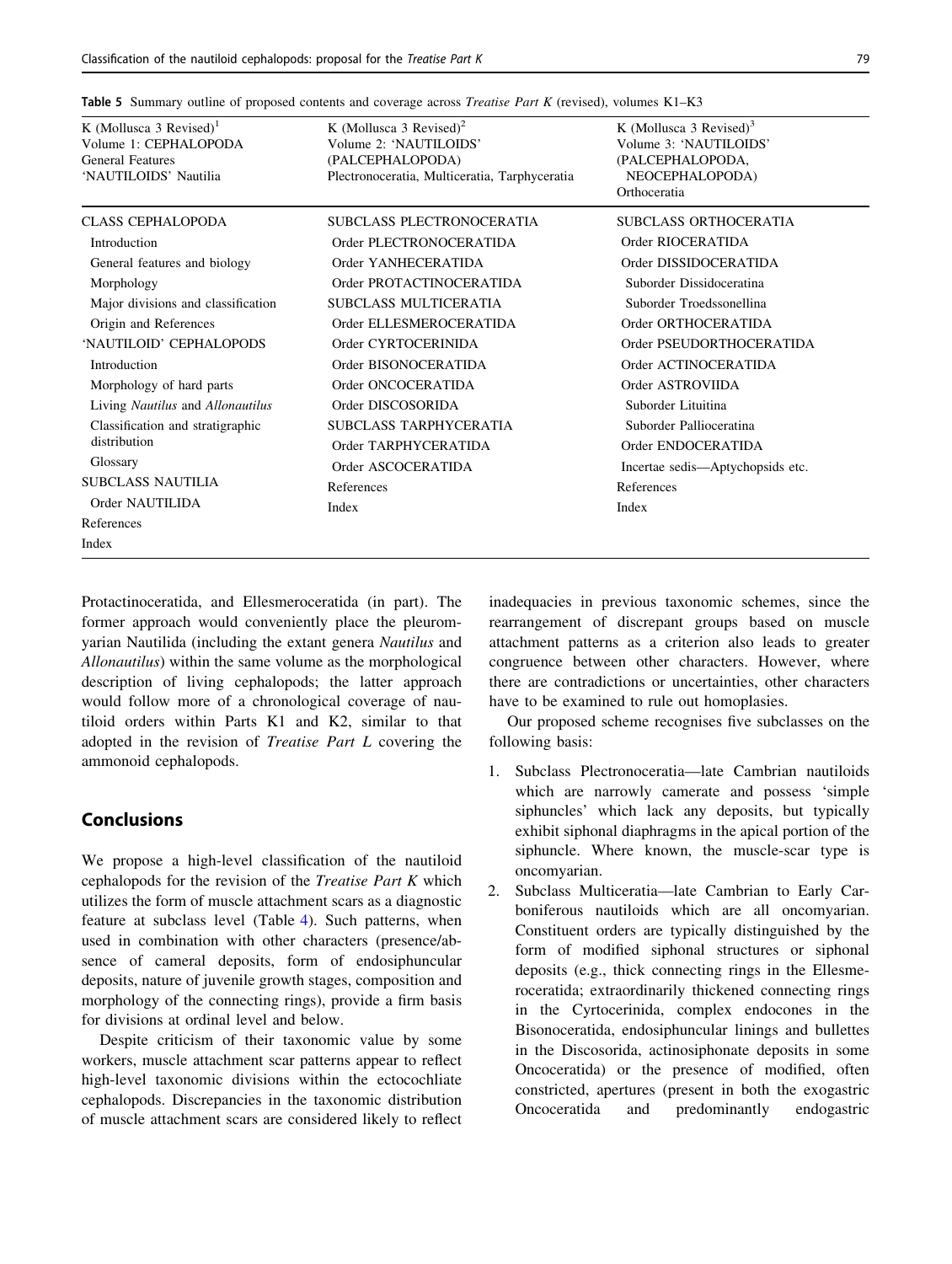Discosorida). Many early genera in all orders possess siphonal diaphragms.

- 3. Subclass Tarphyceratia nov.—early Ordovician to middle Devonian nautiloids which are predominantly ventromyarian, becoming weakly pleuromyarian in some forms. Contains the earliest 'coiled' nautiloids but shell form ranges from loosely coiled tarphyceracones, serpenticones, and gyrocones (occasionally torticones) with varying degrees of adoral divergence (Order Tarphyceratida) to simple, slender cyrtocones which adorally become inflated, breviconic and at maturity develop modified sigmoidal sutures (Order Ascoceratida). Connecting rings generally thickened; cameral and siphonal deposits absent.
- 4. Subclass Nautilia—early Devonian (possibly late Silurian) to present day nautiloids which are mainly pleuromyarian. The single-order Nautilida contains mostly nautilicone forms which lack any internal deposits.
- 5. Orthoceratia—early Ordovician to-late Triassic (possibly Early Cretaceous) nautiloids. One of the largest and most important nautiloid subclasses which gave rise independently to the ammonoid (including bactritid) and coleoid cephalopods. Includes all dorsomyarian forms, the majority of which are orthoconic or weakly cyrtoconic longicones and—apart from the Rioceratida nov. and Endoceratida—mostly possess various combinations of siphonal deposits (including annuli, parietal linings, and siphonal rods) and cameral deposits. The Endoceratida possess simple endocones but lack any cameral deposits.

We propose the Order Rioceratida nov. for dorsomyarian orthoceratians which are unique in exhibiting marginal vacuosiphonate siphuncles and lack cameral deposits. This order contains the families Rioceratidae (Kröger and Evans [2011\)](#page-17-0) and Bactroceratidae nov., the latter being proposed here for the single genus Bactroceras.

The proposed layout and contents of the revised Treatise Part  $K$  (which we believe is likely to comprise 3 volumes) is summarised in Table [5.](#page-14-0)

## Definitions of new systematic names

#### Subclass Tarphyceratia nov.

Diagnosis Exogastric, predominantly ventromyarian forms, becoming weakly pleuromyarian in some taxa. Shell form variable, ranging from loosely coiled tarphyceracones, serpenticones and gyrocones (occasionally torticones) with varying degrees of adoral divergence (Order Tarphyceratida) to simple, slender cyrtocones which adorally become inflated, breviconic and at maturity develop modified sigmoidal sutures (Order Ascoceratida). Septal necks typically short, connecting rings thickened; cameral and siphonal deposits absent.

Constituent orders Tarphyceratida Flower in Flower and Kummel ([1950\)](#page-17-0) (including the former Barrandeoceratida Flower in Flower and Kummel, [1950](#page-17-0)), Ascoceratida (Kuhn [1949](#page-18-0)).

Remarks Contains the earliest 'coiled' nautiloids which are derived from the weakly cyrtoconic Bassleroceratidae (Order Ellesmeroceratida) during the Early Ordovician (Tremadocian) by an increase in shell coiling (e.g., Flower [1976](#page-17-0); Dzik [1984\)](#page-16-0).

Range Early Ordovician (Tremadocian) to mid Devonian.

Order Rioceratida nov.

Diagnosis Dorsomyarian, slender orthoconic to weakly cyrtoconic conchs with a vacuosiphonate, ventral siphuncle. Siphuncle wall orthochoanitic to hemichoanitic, septal necks thin to only moderately thickened. Cameral deposits absent. Where known (Bactroceratidae nov.) the apical portion of the shell comprises a small, hemispherical protoconch, cicatrix absent.

Constituent families Rioceratidae (Kröger and Evans, [2011](#page-17-0)); Bactroceratidae nov.

Remarks Earliest representatives of the dorsomyarian Subclass Orthoceratia. Distinguished from all other orthoceratians by combination of their vacuosiphonate marginal siphuncle and lack of any cameral deposits.

Range Early Ordovician (Tremadocian)—Late Ordovician (Katian).

Family Bactroceratidae nov.

Diagnosis Dorsomyarian, slender orthoconic to weakly cyrtoconic shell; ornamentation usually faint, transverse growth lines or low striae. Siphuncle marginal, narrow and vacuosiphonate, Septal necks orthochoanitic to hemichoanitic, connecting rings thin and homogeneous, slightly expanding into chambers. Cameral deposits absent. Embryonic shell moderately large, subspherical and with constriction; cicatrix absent.

#### Constituent genera: Bactroceras Holm, [1898](#page-17-0)

Remarks The Bactroceratidae is erected for the stenosiphonate genus Bactroceras which has been described in detail by Aubrechtová ([2015\)](#page-16-0). In contrast, the Rioceratidae (Kröger and Evans  $2011$ ) which is confined to the early Ordovician (Tremadocian to early Floian), is more diverse and contains genera with relatively broad siphuncles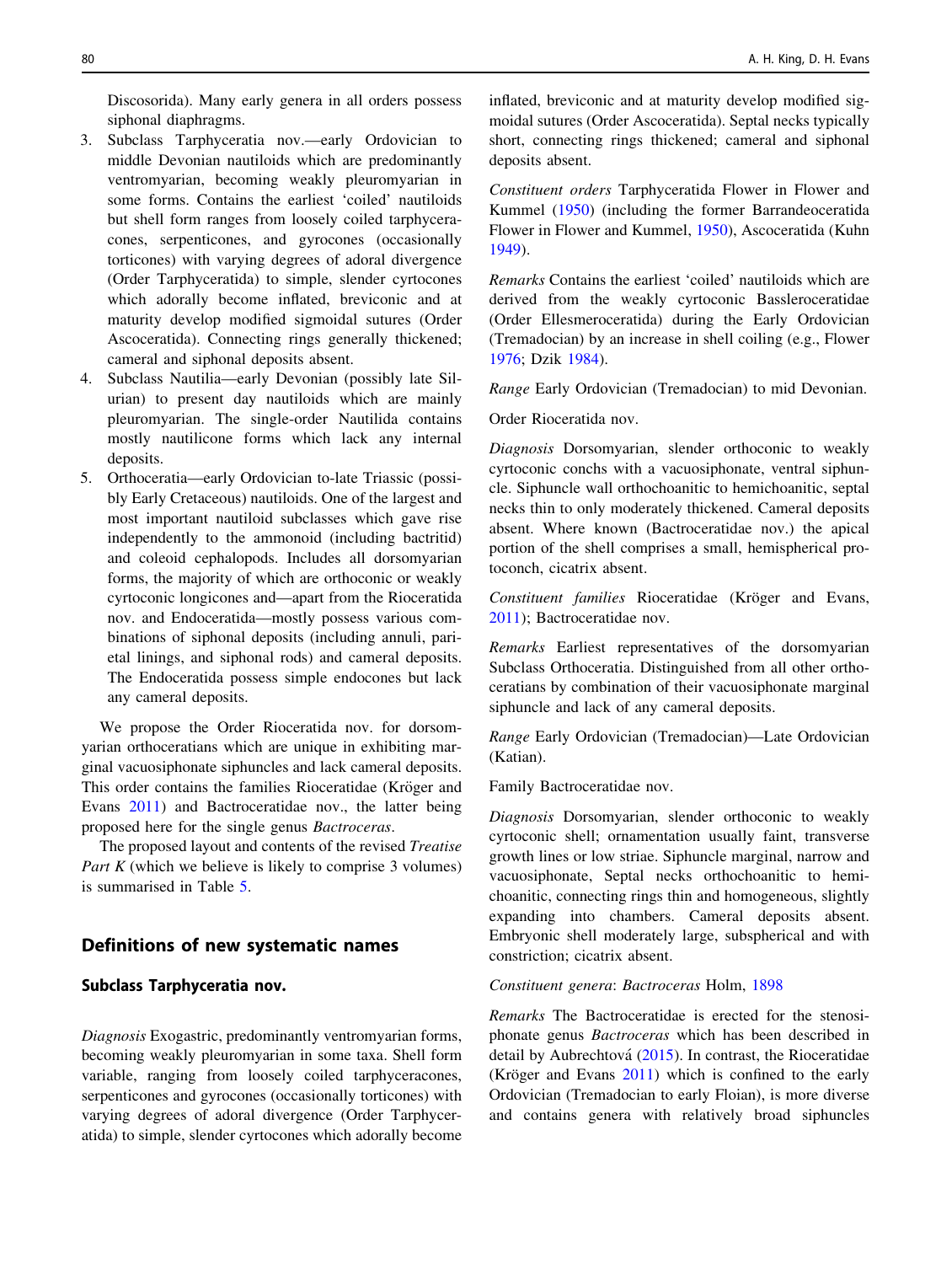<span id="page-16-0"></span>including Rioceras, Felinoceras, Microbaltoceras and Pachendoceras.

Range Lower Ordovician (Tremadocian) to Upper Ordovician (Katian).

Acknowledgements We are grateful to many nautiloid specialists for their time and detailed discussions regarding the merits or otherwise of various systematic schemes we considered during the evolution and compilation of this paper. We particularly wish to thank Kathleen Histon (Valganna), Marcela Cichowolski (Buenos Aires) and colleagues based in Prague (Martina Aubrechtová, Štěpán Manda and Vojtěch Turek). We are also grateful to the following for their helpful advice and suggestions regarding wider classification of cephalopods relating to our proposal and the revision of the Treatise Part K: Alexander Pohle (Zurich), Christian Klug (Zurich), Dirk Fuchs (Munich), Kenneth De Baets (Erlangen), Larissa Doguzhaeva (Stockholm), Neil Landman (New York), Peter Ward (Seattle), René Hoffmann (Bochum) and Stijn Goolaerts (Brussels). We also thank Mikhail Rogov (Moscow) for very kindly supplying sets of Russian references and the two reviewers for their very constructive and helpful comments. However, the final views expressed here are solely those of the authors.

#### References

- Agassiz, L. (1847). An introduction to the study of Natural History, in a series of lectures delivered in the hall of the College of Physicians and Surgeons (pp. 1–58). New York: Greeley & McElrath.
- Aubrechtová, M. (2015). A revision of the Ordovician cephalopod Bactrites sandbergeri Barrande: Systematic position and palaeobiogeography of Bactroceras. Geobios, 48, 193–211.
- Aubrechtová, A., & Meidla, T. (2016). The oldest ascocerid cephalopod from the Silurian of Estonia and notes on the biogeography of the order Ascocerida (class Cephalopoda). Estonian Journal of Earth Sciences, 65(2), 98–104.
- Balashov, Z. G. (1960). New Ordovician nautiloids of the USSR. New species of ancient plants and invertebrates of the USSR, 2, 123–136. (in Russian).
- Balashov, Z. G. (1962a). Order Tarphyceratida. In V. E. Ruzhentsev (Ed.), Fundamentals of Paleontology (Osnovy Paleontologii) V. Mollusca-Cephalopoda I (pp. 99–106). Moscow: Akademii Nauk. (in Russian).
- Balashov, Z. G. (1962b). Order Intejoceratida. In V. E. Ruzhentsev (Ed.), Fundamentals of Paleontology (Osnovy Paleontologii) V. Mollusca-Cephalopoda I (pp. 315–316). Moscow: Akademii Nauk. (in Russian).
- Barskov, I. S., Leonova, T. B., & Shilovsky, O. P. (2014). Middle Permian Cephalopods of the Volga-Ural Region. Paleontological Journal, 48(13), 1339–1422.
- Chen, J. Y., & Teichert, C. (1983). Cambrian Cephalopoda of China. Palaeontographica Abteilung A, 181(1–2), 1–102.
- Chen, J. Y., Tsou, S. P., Chen, T. E., & Qi, D. L. (1979). Late Cambrian cephalopods of North China. Plectronocerida, Protactinocerida (ord. nov.) and Yanhecerida (ord. nov.). Acta Palaeontologica Sinica,  $18(1)$ , 1–24. (in Chinese).
- Crick, R. E. (1988). Buoyancy regulation and macroevolution in nautiloid cephalopods. Senckenbergiana Lethaea, 69(1/2), 13–42.
- De Blainville, H. M. D. (1825). Manuel de malacologie et de conchyliologie  $(1825-1827)$  (p. viii  $+664$ ). Paris: F. G. Levrault.
- Doguzhaeva, L. A. (1995). An Early Cretaceous orthocerid cephalopod from north-western Caucasus. Palaeontology, 37(4), 889–899.
- Doguzhaeva, L., & Mapes, R. H. (2015). The body chamber length variations and muscle and mantle attachments in ammonoids. In C. Klug, et al. (Eds.), Ammonoid paleobiology: From anatomy to ecology, Topics in Geobiology (Vol. 43, pp. 545–584). Berlin: Springer.
- Doguzhaeva, L. A., Mutvei, H., & Mapes, R. H. (1999). Early ontogeny of the siphuncle and shell in the early Carboniferous Rayonnoceras (Actinocerida) from Arkansas, USA. In F. Olóriz & F. J. Rodriguez-Tovar (Eds.), Advancing research on living and fossil cephalopods (pp. 255–261,  $xvi + 550$ ). New York: Kluwer Academic/Plenum Publishers.
- Dzik, J. (1984). Phylogeny of the Nautiloidea. Palaeontologia Polonica, 45, 1–219.
- Dzik, J., & Kiselev, G. N. (1995). The Baltic nautiloids Cyrtoceras ellipticum Lossen 1860, C. priscum Eichwald 1861, and Orthoceras damesi Krause 1877. Paläontogische Zeitschrift, 69(1/2), 61–71.
- Dzik, J., & Korn, D. (1992). Devonian ancestors of Nautilus. Paläontologische Zeitschrift, 66(1-2), 81-98.
- Engeser, T. (1996). The Position of the Ammonoidea within the Cephalopoda. In N. H. Landman, K. Tanabe, & R. A. Davis (Eds.), Ammonoid Paleobiology (pp. 3–19). New York: Plenum Press.
- Evans, D. H. (1988). Cephalopods from the Ordovician of England and Wales, Unpublished Ph.D. Thesis (pp. 1–445). Wales: University of Wales.
- Evans, D. H. (1992). Phragmocone implosion in Ordovician nautiloids and the function of siphonal diaphragms and endocones. Palaeontology, 35(3), 585–595.
- Evans, D. H. (2005). The Lower and Middle Ordovician cephalopod faunas of England and Wales (pp. 1–81). London: Monograph of the Palaeontographical Society.
- Evans, D. H., & King, A. H. (1990). The affinities of early oncocerid nautiloids from the Lower Ordovician of Spitsbergen and Sweden. Palaeontology, 33, 623–630.
- Evans, D. H., & King, A. H. (2012). Resolving polyphyly within the Endocerida: The Bisonocerida nov., a new order of Early Palaeozoic nautiloids. Geobios, 45(1), 19–28.
- Fischer, A. G., & Teichert, C. (1969). Cameral deposits in cephalopod shells. The University of Kansas Paleontological Contributions, 37, 1–37.
- Flower, R. H. (1940). The apical end of Actinoceras. Journal of Paleontology, 15, 436–442.
- Flower, R. H. (1941). Development of the Mixochoanites. Journal of Paleontology, 15, 523–548.
- Flower, R. H. (1943). Apsidoceras in the Trenton of Montreal. Journal of Paleontology, 17, 258–263.
- Flower, R. H. (1949). New genera of Devonian nautiloids. Journal of Paleontology, 23, 74–80.
- Flower, R. H. (1952). New Ordovician cephalopods from eastern North America. Journal of Paleontology, 26, 24–39.
- Flower, R. H. (1955). Status of endoceroid classification. Journal of Paleontology, 29, 329–337.
- Flower, R. H. (1957). Annotated bibliography of paleoecology of nautiloids of the Paleozoic. Geological Society of America Memoir, 67, 829–852.
- Flower, R. H. (1962). Revision of Buttsoceras. New Mexico Bureau of Mines and Mineral Resources, Memoir, 10, 1–17, pls 1–6.
- Flower, R. H. (1963). New Ordovician Ascoceratida. Journal of Paleontology, 37, 69–85.
- Flower, R. H. (1964a). The nautiloid Order Ellesmerocerida (Cephalopoda). New Mexico Bureau of Mines and Mineral Resources, Memoir, 12, 1–164, pls. 1–32.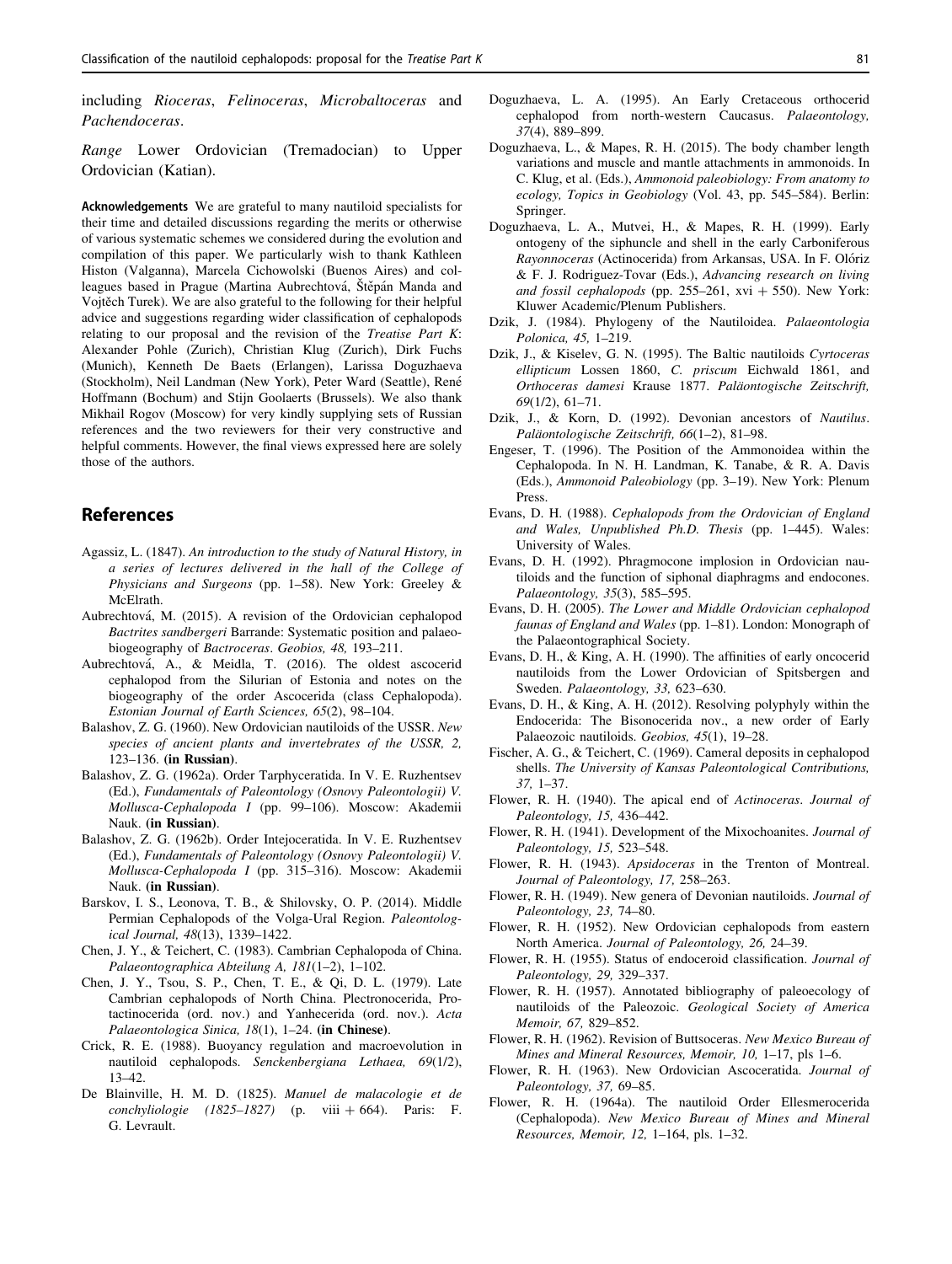- <span id="page-17-0"></span>Flower, R. H. (1964b). Nautiloid shell morphology. New Mexico Bureau of Mines and Mineral Resources, Memoir, 13, 1–78.
- Flower, R. H. (1976). Ordovician cephalopod faunas and their role in correlation. In M. G. Bassett (Ed.), The Ordovician System: Proceedings of a Palaeontological Association symposium, Birmingham, September 1974 (pp. 523–552). Cardiff: University of Wales Press and National Museum of Wales.
- Flower, R. H. (1984). Bodeiceras, a new Mohawkian oxycone, with revision of the order Barrandeoceratida and discussion of the status of the order. Journal of Paleontology, 58(6), 1372–1379.
- Flower, R. H., & Caster, K. E. (1935). The stratigraphy and paleontology of northwestern Pennsylvania, Part II: Paleontology, Section A: The cephalopod fauna of the Conewango Series of the Upper Devonian in New York and Pennsylvania. Bulletins of American Paleontology, 22(75), 1–57.
- Flower, R. H., & Kummel, B. (1950). A classification of the Nautiloidea. Journal of Paleontology, 24, 604–616.
- Flower, R. H., & Teichert, C. (1957). The Cephalopod Order Discosorida. University of Kansas Paleontological Contributions. Mollusca, Article 6, 1–144, pl. 1–43.
- Foerste, A. F. (1928). Cephalopoda. In W. H. Twenhofel (Ed.), The geology of Anticosti Island. Geological Survey of Canada, Memoir (Vol. 154, pp. 257–321, pl. 27–53). Ottawa: Geological Survey of Canada.
- Foerste, A. F. (1935). Bighorn and related cephalopods. Denison University Bulletin, Journal of the Science Laboratory, 30(1–96), 1–22.
- Foord, A. H., & Crick, G. C. (1889). On the muscular impressions of Coelonautilus cariniferus, J. de C. Sowerby, sp., compared with those of the Recent Nautilus. Geological Magazine, 6, 494–497.
- Frey, R. C. (1995). Middle and Upper Ordovician Nautiloid Cephalopods of the Cincinnati Arch Region of Kentucky, Indiana, and Ohio. U. S. Geological Survey Professional Paper, 1066-P, iv  $+$  126. 22 plates.
- Furnish, W. M., & Glenister, B. F. (1964a). Nautiloidea-Ellesmerocerida. In R. C. Moore (Ed.), Treatise on Invertebrate Paleontology, Part K, Mollusca 3, Cephalopoda (pp. K129–K159). Kansas: Geological Society of America and The University of Kansas Press.
- Furnish, W. M., & Glenister, B. F. (1964b). Nautiloidea-Tarphycerida. In R. C. Moore (Ed.), Treatise on Invertebrate Paleontology, Part K, Mollusca 3, Cephalopoda (pp. K343–K368). Kansas: Geological Society of America and The University of Kansas Press.
- Furnish, W. M., Glenister, B. F., & Hansman, R. H. (1962). Brachycycloceratidae, novum, deciduous Pennsylvanian Nautiloids. Journal of Paleontology, 36, 1341–1356.
- Holland, C. H. (1999). The nautiloid cephalopod order Ascocerida in the British Silurian. Palaeontology, 42(4), 683–689.
- Holm, G. (1898). Om ett par Bactrites-liknande Undersiluriska Orthocer-former. Palaeontologiska notiser 179, Sveriges Geologiska Undersökning, serie C, pp. 354-366.
- Hook, S. C., & Flower, R. H. (1977). Late Canadian (Zones J, K) cephalopod faunas from southwestern United States. New Mexico Bureau of Mines and Mineral Resources, Memoir, 32, 1–102.
- ICZN. (1999). International Code of Zoological Nomenclature, Fourth Edition. International Commission on Zoological Nomenclature, London. Articles 1–90. [http://www.nhm.ac.uk/](http://www.nhm.ac.uk/hosted-sites/iczn/code/) [hosted-sites/iczn/code/](http://www.nhm.ac.uk/hosted-sites/iczn/code/). Accessed 06 Feb 2019
- Kennedy, W. J., Cobban, W. A., & Klinger, H. C. (2002). Muscle attachment and mantle related features in Upper Cretaceous Baculites from the United States Western interior. In H. Summesberger, K. Histon, & A. Daurer (Eds.), Cephalopods— Present and past (Vol. 57, pp. 89–112). Wein: Abhandlungen der Geologischen Bundesanstalt.
- King, A. H. (1998). A review of the cyclostomiceratid nautiloids, including new taxa from the Lower Ordovician of Öland, Sweden. Palaeontology, 41, 335–347.
- King, A. H. (1999). A review of Volkhovian and Kundan (Arenig-Llanvirn) nautiloids from Sweden. In F. Olóriz & F. J. Rodríguez-Tovar (Eds.), Advancing research on living and fossil cephalopods.  $xvi + 550$  pp (pp. 137–159). New York: Kluwer Academic-Plenum Publishers.
- King, A. H. (2014). Taxonomic review of early Darriwilian estonioceratids (Tarphycerida, Nautiloidea) from Sweden, Estonia, and the 'Diluvium-Geschiebe' of northern Germany and Poland. In B. Berning & A. Lukender (Eds.), Studies on fossil and recent Cephalopods (Vol. 32, pp. 47–57). Linz. Denisia: HRSG Biologiecentrum des Oberösterreichischen Landesmuseum.
- Klug, C., Kröger, B., Vinther, J., Fuchs, D., & De Baets, K. (2015). Ancestry, Origin and Early Evolution of Ammonoids. In C. Klug, D. Korn, K. De Baets, I. Kruta, & R. H. Mapes (Eds.), Ammonoid Paleobiology: From macroevolution to paleogeography (pp. 4–24). Dordrecht: Springer.
- Kobayashi, T. (1934). The Cambro-Ordovician formations and faunas of South Chosen. Palaeontology. Part. I, Middle Ordovician faunas. Journal of the Faculty of Science, Imperial University of Tokyo, section 2, 3(8), 329–519, pls. 1–44.
- Kobayashi, T. (1935). Restudy on Manchuroceras with a brief note on the classification of Endoceroids. Journal of the Geological Society of Japan, 42(506), 436–452.
- Kröger, B. (2003). The size of the siphuncle in cephalopod evolution. Senckenbergiana Lethaea, 83(1/2), 39–52.
- Kröger, B. (2006). Early growth-stages and classification of orthoceridan cephalopods of the Darriwillian (Middle Ordovician) of Baltoscandia. Lethaia, 39, 129–139.
- Kröger, B. (2007). Some lesser known features of the ancient Cephalopod order Ellesmerocerida (Nautiloidea, Cephalopoda). Palaeontology, 50(3), 565–572.
- Kröger, B. (2008). A new genus of middle Tremadocian orthoceratoids and the Early Ordovician origin of orthoceratoid cephalopods. Acta Palaeontologica Polonica, 53(4), 745–749.
- Kröger, B. (2012). The "Vaginaten": The dominant cephalopods of the Baltoscandian Mid Ordovician endocerid limestone. GFF, 134(2), 115–132.
- Kröger, B. (2013). The cephalopods of the Boda Limestone, Late Ordovician, of Dalarna, Sweden. European Journal of Taxonomy, 41, 1–110.
- Kröger, B., & Evans, D. H. (2011). Review and palaeoecological analysis of the late Tremadocian-early Floian (Early Ordovician) cephalopod fauna of the Montagne Noire, France. Fossil Record, 14, 5–34.
- Kröger, B., Klug, C., & Mapes, R. (2005). Soft  $-$  tissue attachments in orthocerid and bactritid cephalopods from the Early and Middle Devonian of Germany and Morocco. Acta Palaeontologica Polonica, 50(2), 329–342.
- Kröger, B., & Landing, E. (2008). Onset of the Ordovician cephalopod radiation—Evidence from the Rochdale Formation (middle Early Ordovician, Stairsian) in eastern New York. Geological Magazine, 145(4), 1–31.
- Kröger, B., & Landing, E. (2009). Cephalopods and paleoenvironments of the Fort Cassin Formation (upper Lower Ordovician), eastern New York and adjacent Vermont. Journal of Paleontology, 83(5), 664–693.
- Kröger, B., & Mapes, R. H. (2004). Lower Carboniferous (Chesterian) embryonic orthoceratid nautiloids. Journal of Paleontology, 78(3), 560–573.
- Kröger, B., & Mapes, R. H. (2007). Carboniferous actinoceratoid nautiloidea (Cephalopoda)—A new perspective. Journal of Paleontology, 81(4), 714–724.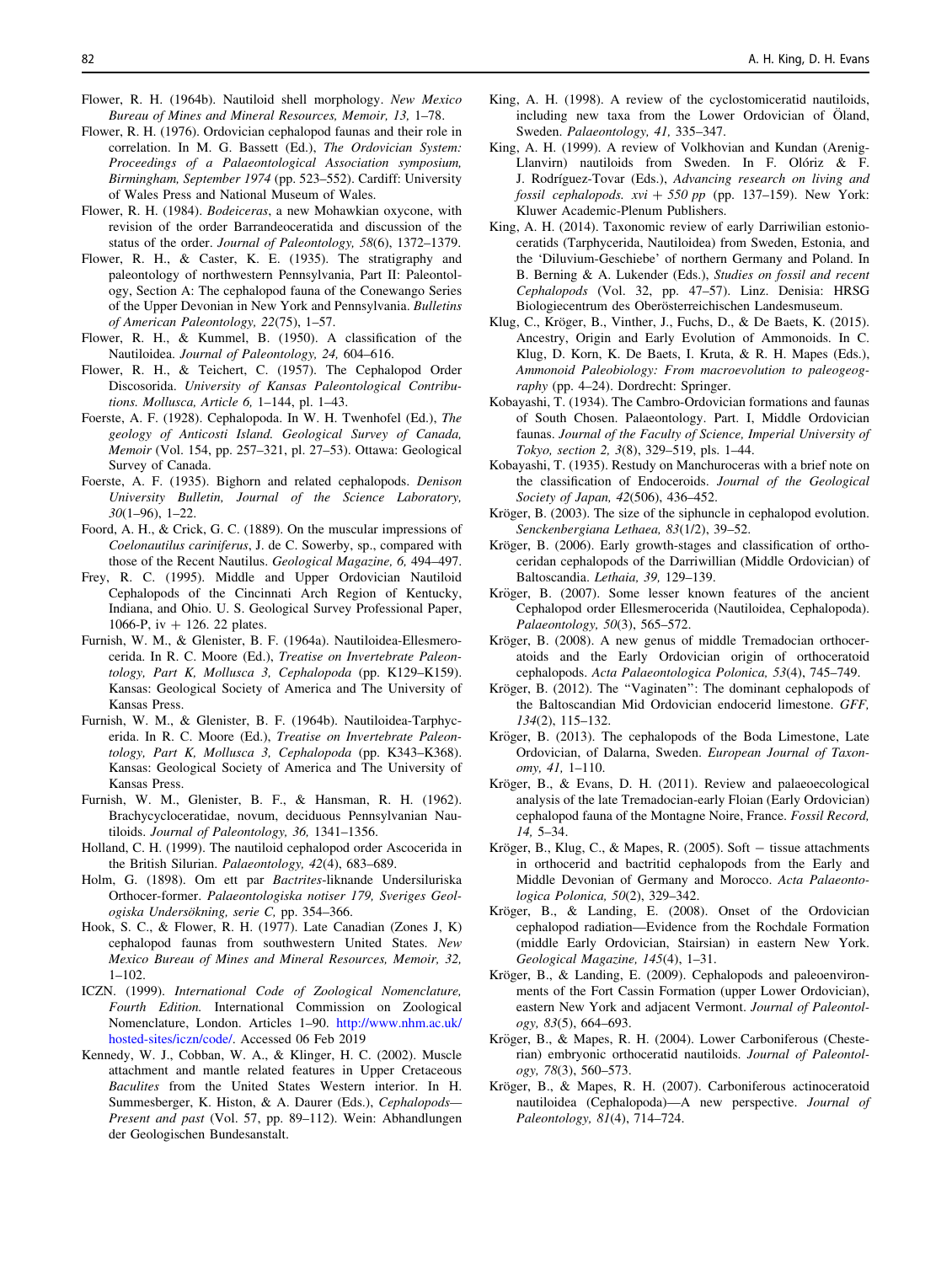- Mutvei, H. (1957). On the relations of the principal muscles to the shell in Nautilus and some fossil nautiloids. Arkiv för Mineralogi och Geologi, 2, 219–254.
	- Mutvei, H. (1964a). Remarks on the anatomy of Recent and fossil cephalopoda. Stockholm Contributions to Geology, 11, 79–102.
	- Mutvei, H. (1964b). On the secondary internal calcareous lining of the wall of the siphonal tube in certain fossil ''nautiloid'' cephalopods. Arkiv För Zoologi, 16, 375-423.
- Mutvei, H. (1996). Characterization of actinoceratoid cephalopods by their siphuncular structure. Lethaia, 29, 339–348.
- Mutvei, H. (1998). Siphuncular structure in a Silurian narthecoceratid nautiloid cephalopod from the Island of Gotland. GFF, 120, 375–378.
- Mutvei, H. (2002a). Nautiloid Systematics based on Siphuncular Structure and Position of Muscle Scars. In H. Summesberger, K. Histon, and A. Daurer (Eds.) Cephalopods—Present and past. Abhandlungen der Geologischen Bundesanstalt A, 57, 379–392.
- Mutvei, H. (2002b). Connecting ring structure and its significance for classification of the orthoceratid cephalopods. Acta Palaeontologica Polonica, 47(1), 157–168.
- Mutvei, H. (2013). Characterization of nautiloid orders Ellesmerocerida, Oncocerida, Tarphycerida, Discosorida and Ascocerida: New superorder Multiceratoidea. GFF, 135(2), 171–183.
- Mutvei, H. (2015). Characterization of two new superorders Nautilosiphonata and Calciosiphonata and a new order Cyrtocerinida of the Subclass Nautiloidea; siphuncular structure in the Ordovician nautiloid Bathmoceras (Cephalopoda). GFF, 137(3), 164–174.
- Mutvei, H. (2016). Siphuncular structures in Calciosiphonate nautiloid orders Actinocerida, Orthocerida and Barrandeocerida (Cephalopoda). GFF, 138(2), 1–11.
- Mutvei, H. (2017). The new order Mixosiphonata (Cephalopoda: Nautiloidea) and related taxa; estimates of habitat depth based on shell structure. GFF, 139(3), 219–232.
- Mutvei, H. (2018). Cameral deposits in Paleozoic cephalopods. GFF, 140(3), 254–263.
- Mutvei, H., & Dunca, E. (2007). Connecting ring ultrastructure in the Jurassic ammonoid Quenstedtoceras with discussion on mode of life of ammonoids. In N. H. Landman, R. Arnold Davis, & R. H. Mapes (Eds.), cephalopods present and past: New insights and fresh perspectives (pp. 239–256). Dordrecht: Springer.
- Mutvei, H., & Dunca, E. (2011). Siphuncular Structure in the Orders Tarphycerida and Barrandeocerida (Cephalopoda: Nautiloidea). Palaeontology, 54(3), 705–710.
- Mutvei, H., & Stumbur, H. (1971). Remarks on the Genus Pictetoceras (Cephalopoda: Ellesmerocerida). Bulletin of the Geological Institutions of the University of Uppsala, New series, 2(13), 117–122.
- Mutvei, H., Zhang, Y. B., & Dunca, E. (2007). Late Cambrian plectronocerid nautiloids and their role in cephalopod Evolution. Palaeontology, 50(6), 1327–1333.
- Myagkova, E. I. (1967). Silurian nautiloids of the Siberian platform (pp. 1–49). Moscow: Nauka. (in Russian).
- Niko, S (2010). Redescription and new information on the Carboniferous cephalopod Brachycycloceras normale Miller, Dunbar and Condra, 1933. Palaeontological Research, 13, 337–343.
- Niko, S., & Mapes, R. (2011). Texanoceras, a new neptunoceratid cephalopod genus from the upper Pennsylvanian Graham and Caddo Creek Formations in north-central Texas. Journal of Paleontology, 85, 519–523.
- Phillips, D. (1985). The nautiloid Brachycycloceras in the Upper Carboniferous of Britain. Palaeontology, 28(2), 235–242.
- Pohle, A., & Klug, C. (2018). Early and Middle Devonian cephalopods from Hamar Laghdad (Tafilalt, Morocco) and
- <span id="page-18-0"></span>Kröger, B., & Mutvei, H. (2005). Nautiloids with multiple paired muscle scars from Lower-Middle Ordovician of Baltoscandia. Palaeontology, 48(4), 781–791.
- Kröger, B., Vinther, J., & Fuchs, D. (2011). Cephalopod origin and evolution: A congruent picture emerging from fossils, development and molecules. BioEssays, 33(8), 602–613.
- Kuhn, O. (1940). *Paläozoologie in Tabellen* (pp. 1–50). Jena: G. Fischer.
- Kuhn, O. (1949). Lehrbuch der Paläozoologie (pp. 1–326). Stuttgart: E. Schweizerbart.
- Kulicki, C., Tanabe, K., & Landman, N. H. (2007). Primary structure of the connecting ring of ammonoids and its preservation. Acta Palaeontologica Polonica, 52(4), 823–827.
- Kummel, B. (1964). Nautiloidea—Nautilida. In R. C. Moore (Ed.), Treatise on Invertebrate Paleontology, Part K, Mollusca 3, Cephalopoda (pp. K383–K457). Kansas: Geological Society of America and The University of Kansas Press.
- Laptikhovsky, V., Nikolaeva, S., & Rogov, M. (2018). Cephalopod embryonic shells as a tool to reconstruct reproductive strategies in extinct taxa. Biological Reviews, 93, 270–283.
- Laptikhovsky, V., Rogov, M., Nikolaeva, S. E., & Arkhipkin, A. I. (2013). Environmental impact on ectocochleate cephalopod reproductive strategies and the evolutionary significance of cephalopod egg size. Bulletin of Geosciences, 88(1), 83–93.
- M'Coy, F. (1844). A synopsis of the characters of the Carboniferous Limestone fossils of Ireland (pp. 1–274). Dublin: Dublin University Press.
- Manda, Š. (2001). Some new or little known cephalopods from the Lower Devonian Pragian carbonate shelf (Prague Basin, Bohemia) with remarks on Lochkovian and Pragian cephalopod evolution. Journal of the Czech Geological Society, 46(3-4), 269–286.
- Manda, Š. (2008). Palaeoecology and palaeogeographic relations of the Silurian phragmoceratids (Nautiloidea, Cephalopoda) of the Prague Basin (Bohemia). Bulletin of Geosciences, 83(1), 39–62.
- Manda, Š., & Frýda, J. (2010). Silurian-Devonian boundary events and their influence on cephalopod evolution: Evolutionary significance of cephalopod egg size during mass extinctions. Bulletin of Geosciences, 85(3), 513–540.
- Manda, Š., & Turek, V. (2009). Revision of the Pragian Rutoceratoidea Hyatt, 1884 (Nautiloidea, Oncocerida) from the Prague Basin. Bulletin of Geosciences, 84(1), 127–148.
- Manda, Š., & Turek, V. (2011). Late Emsian Rutoceratoidea (Nautiloidea) from the Prague Basin, Czech Republic: Morphology, diversity and palaeoecology. Palaeontology, 54(5), 999–1024.
- Manda, Š., & Turek, V. (2018). Silurian tarphycerid Discoceras (Cephalopoda, Nautiloidea): Systematics, embryonic development and paleoecology. Journal of Paleontology, 92(3), 412–431.
- Mapes, R. H., & Nützel, A. (2009). Late Palaeozoic mollusc reproduction: Cephalopod egg-laying behavior and gastropod larval palaeobiology. Lethaia, 42, 341–356.
- Marek, J. (1998). Pallioceratida ordo n.—A new order of the Palaeozoic cephalopods (Mollusca Cephalopda). Bulletin of the Czech Geological Survey, 73(2), 181–182.
- Miller, A. K., Youngquist, W. L., & Collinson, C. W. (1954). Ordovician cephalopod fauna of Baffin Island. Geological Society of America Memoir, 62, 234, 63 pl.
- Mironencko, A. A. (2015). The soft-tissue attachment scars in Late Jurassic ammonites from Central Russia. Acta Palaeontologica Polonica, 60(4), 981–1000.
- Murchison, R. I. (1839). The Silurian System founded on geological researches in the counties of Salop, Hereford, Radnor, Montgomery, Caermarthen, Brecon, Pembroke, Monmouth, Gloucester, Worcester, and Stafford: With descriptions of the coalfields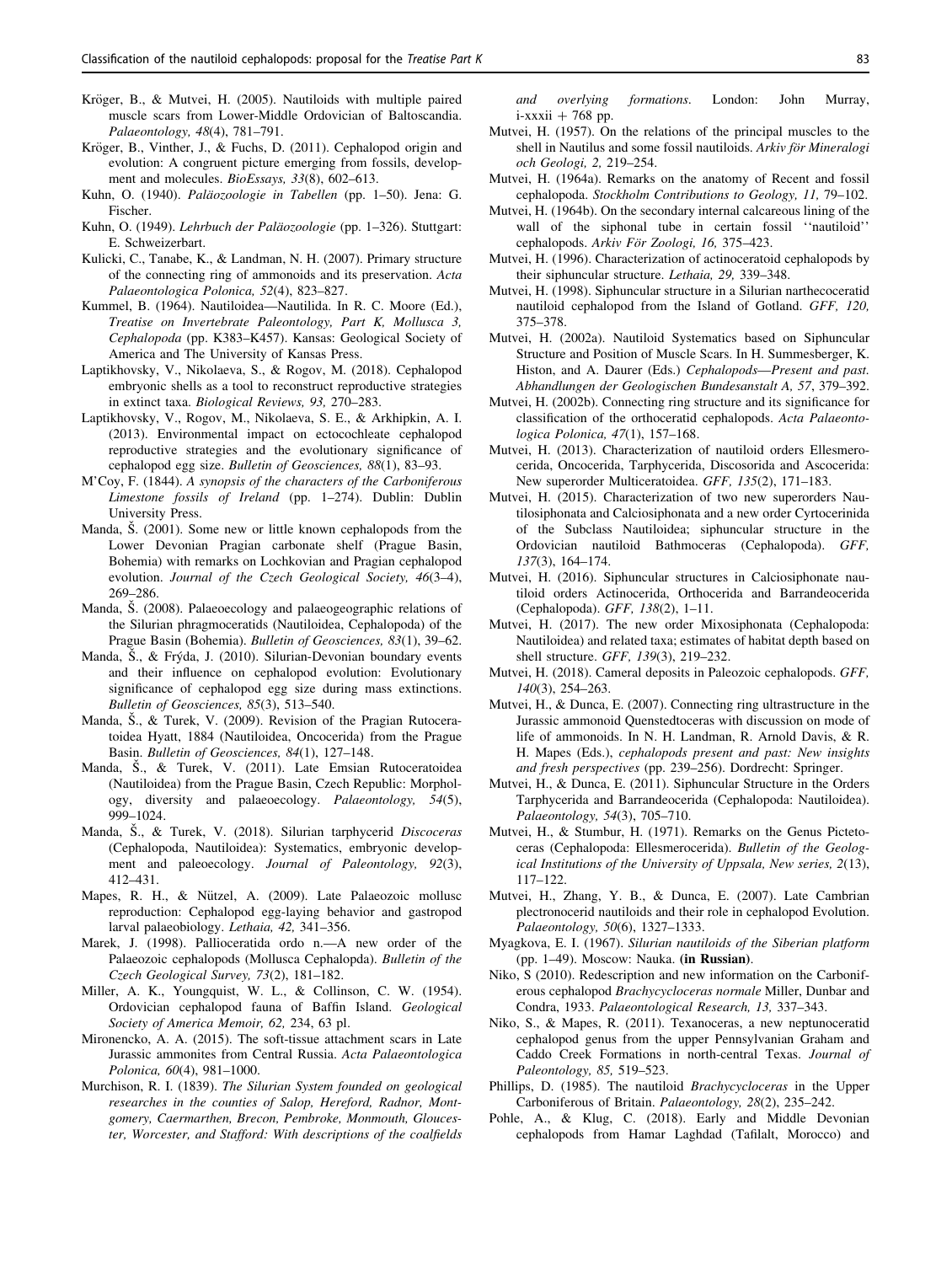<span id="page-19-0"></span>remarks on epicoles and cameral deposits. Neues Jahrbuch fur Paläontologie, Abhandlungen, 290, 203-240.

- Ponder, W., & Lindberg, D. R. (2019). Phylogeny and evolution of the Mollusca (revised). 2 volumes. Berkeley: University of California Press. (in press)
- Ristedt, H. (1968). Zur revision der Orthoceratidae. Abhandlungen der Mathematisch—Naturwissenschaftlichen Klasse, Jahrgang, 1968(4), 213–287.
- Ruzhentsev, V. E., Balashov, Z. G., Shimanskiy, V. N., & Zhuravleva, F. A. (1962). Mollusca-Cephalopoda I. In V. E. Ruzhentsev (Ed.), Fundamentals of Paleontology (Osnovy Paleontologii) (Vol. V). Moscow: Academy of Sciences of the USSR, vii  $+352$ .
- Schröder, H. (1882). Beiträge zur Kenntniss der in ost- und westpreussischen Diluvialgeschieben gefundenen Silurcephalopoden (Fortsetzung). Schriften der physikalischökonomischen Gesellschaft zu Königsberg i. Pr, 22, 54–96. (in German).
- Shevyrev, A. A. (2006). The cephalopod macrosystem: A historical review, the present state of knowledge, and unsolved problems: 2. Classification of nautiloid cephalopods. Paleontological Journal, 40(1), 46–54.
- Shimanskiy, V. N. (1957). Systematics and phylogeny of the order Nautilida. Bulletin Moscow Institute for Nature and Geology, 32(4), 105–120. (In Russian).
- Shimanskiy, V. N. (1967). Kamennougolniye Nautilida (Carboniferous Nautilida). Akademiia Nauk SSSR, Trudy Paleontologicheskogo Instituta, 115, 1–258. (In Russian).
- Starobogatov, Y. I. (1983). The system of Cephalopod Mollusks. Systematics and Ecology of Cephalopod Mollusks. Collection of Scientific Papers (pp. 4–7). St. Petersburg: Zoological Institute of the Academy of Sciences of the USSR. (in Russian).
- Strand, T. (1934). The Upper Ordovician cephalopds of the Oslo Area. Norsk Geologisk Tidsskrift, 14, 1–117.
- Stridsberg, S. (1985). Silurian oncocerid cephalopods from Gotland. Fossils and Strata, 18, 1–65.
- Sweet, W. C. (1958). The Middle Ordovician of the Oslo Region, Norway. 10. Nautiloid cephalopods. Norsk Geologisk Tidsskrift, 38, 1–176.
- Sweet, W. C. (1959). Muscle attachment impressions in some Paleozoic nautiloid cephalopods. Journal of Paleontology, 33(2), 293–304.
- Sweet, W. C. (1964). Nautiloidea-Orthocerida. In R. C. Moore (Ed.), Treatise on Invertebrate Paleontology, Part K, Mollusca 3, Cephalopoda (pp. K216–K261). Kansas: Geological Society of America and The University of Kansas Press.
- Tajika, A., Nützel, A., & Klug, C. (2018). The old and the new plankton: ecological replacement of associations of mollusc plankton and giant filter feeders after the Cretaceous? PeerJ, 6, e4219. [https://doi.org/10.7717/peerj.4219.](https://doi.org/10.7717/peerj.4219)
- Tajika, A., & Wani, R. (2011). Intraspecific variation of hatchling size in Late Cretaceous ammonoids from Hokkaido, Japan: Implication for planktic duration at early ontogenetic stage. Lethaia, 44, 287–298.
- Tanabe, K., & Uchiyama, K. (1997). Development of the embryonic shell structure in Nautilus. The Veliger, 40(3), 203–215.
- Teichert, C. (1933). Der Bau der actinoceroiden Cephalopoden. Palaeontographica Abteilung A, 78, 111–230.
- Teichert, C. (1964). Morphology of hard parts. In R. C. Moore (Ed.), Treatise on Invertebrate Paleontology, Part K, Mollusca 3, Cephalopoda (pp. K13–K53). Kansas: Geological Society of America and The University of Kansas Press.
- Teichert, C. (1967). Major features of cephalopod evolution. In C. Teichert & E. L. Yochelson (Eds.), Essays in paleontology and stratigraphy, R. C. Moore commemorative volume. Special Publications of the University of Kansas, Cephalopoda (Vol. 2,

pp. 162–210). Kansas: Geological Society of America and The University of Kansas Press.

- Teichert, C. (1969). Nomenclatural note—Names and authorship of some Cephalopod orders. Journal of Paleontology, 43(2), 561–562.
- Teichert, C. (1988). Main features of Cephalopod Evolution. In M. R. Clarke & E. R. Trueman (Eds.), The Mollusca—Paleontology and neontology of cephalopods (Vol. 12, pp. 11–80). London: Academic Press.
- Teichert, C., & Glenister, B. F. (1953). Ordovician and Silurian cephalopods from Tasmania. Australia. Bulletins of American Paleontology, 34(144), 1–54, pl. 1–6.
- Teichert, C., Kummel, B., Sweet, W. C., Stenzel, H. B., Furnish, W. M., Glenister, B. F., et al. (1964). Mollusca 3, Cephalopoda. In R. C. Moore (Ed.), Treatise of Invertebrate Paleontology, Part K. Kansas: Geological Society of America and The University of Kansas Press, xxviii  $+$  K519.
- Troedsson, G. T. (1926). On the Middle and Upper Ordovician faunas of northern Greenland. I. Cephalopods. Meddelelser om Grønland, 71(1–157), 1–65.
- Turek, V. (1975). Genus Kosovoceras gen. n. in the Silurian of Central Bohemia (Nautiloidea). Sborník geologických věd, 17, 7–40, pl. 1–5.
- Turek, V. (2007). Systematic position and variability of the Devonian nautiloids Hercoceras and Ptenoceras from the Prague Basin (Czech Republic). Bulletin of Geosciences, 82(1), 1–10.
- Turek, V. (2008). Boionautilus gen. nov. from the Silurian of Europe and North Africa (Nautiloidea, Tarphycerida). Bulletin of Geosciences, 83(2), 141–152.
- Turek, V. (2010). Embryonic shells in some lechritrochoceratids (Nautiloidea, Barrandeocerina). In K. Tanabe, Y. Shigeta, T. Sasaki, & H. Hirano (Eds.), Cephalopods—Present and past (pp. 85–92). Tokyo: Tokai University Press.
- Turek, V., & Manda, S. (2012). ''An endocochleate experiment'' in the Silurian straight-shelled cephalopod Sphooceras. Bulletin of Geosciences, 87(4), 767–813.
- Turek, V., & Manda, S. (2016). Early ontogeny, anomalous growth, and healed injuries in the Silurian nautiloid Ophioceras Barrande—Implications for hatching and the autecology of the Tarphycerida. Bulletin of Geosciences, 91(2), 331–366.
- Turek, V., & Marek, J. (1986). Notes on the phylogeny of the Nautiloidea. Paläontologische Zeitschrift, 60(3/4), 245-253.
- Ulrich, E. O., Foerste, A. F., & Miller, A. K. (1943). Ozarkian and Canadian cephalopods. Part II: Brevicones. Geological Society of America Special Papers, 49,  $x + 240$ .
- Ulrich, E. O., Foerste, A. F., Miller, A. K., & Furnish, W. M. (1942). Ozarkian and Canadian cephalopods. Part I: Nautilicones. Geological Society of America Special Papers, 37,  $x + 157$ .
- Wade, M. (1988). Nautiloids and their descendants: Cephalopod classification in 1986. New Mexico Bureau of Mines and Mineral Resources, Memoir, 44, 15–25.
- Warnke, K. M., Meyer, A., Ebner, B., & Lieb, B. (2011). Assessing divergence time of Spirulida and Sepiida (Cephalopoda) based on hemocyanin sequences. Molecular Phylogenetics and Evolution, 58, 390–394.
- Westermann, G. E. G. (1977). Form and function of orthoconic cephalopod shells with concave septa. Paleobiology, 3, 300–321.
- Wright, C. W., Callomon, J. H., & Howarth, M. K. (1996). Mollusca 4 revised. Volume 4: Cretaceous Ammonoidea. Treatise of Invertebrate Paleontology, Part L. Kansas: Geological Society of America and The University of Kansas Press,  $xx + 362$ .
- Yun, C. S. (2011). Ordovician cephalopods from the Jigunsan Formation, Taebaek-Yeongwol, Korea. Journal of the Paleontological Society of Korea, 27(2), 149–259.